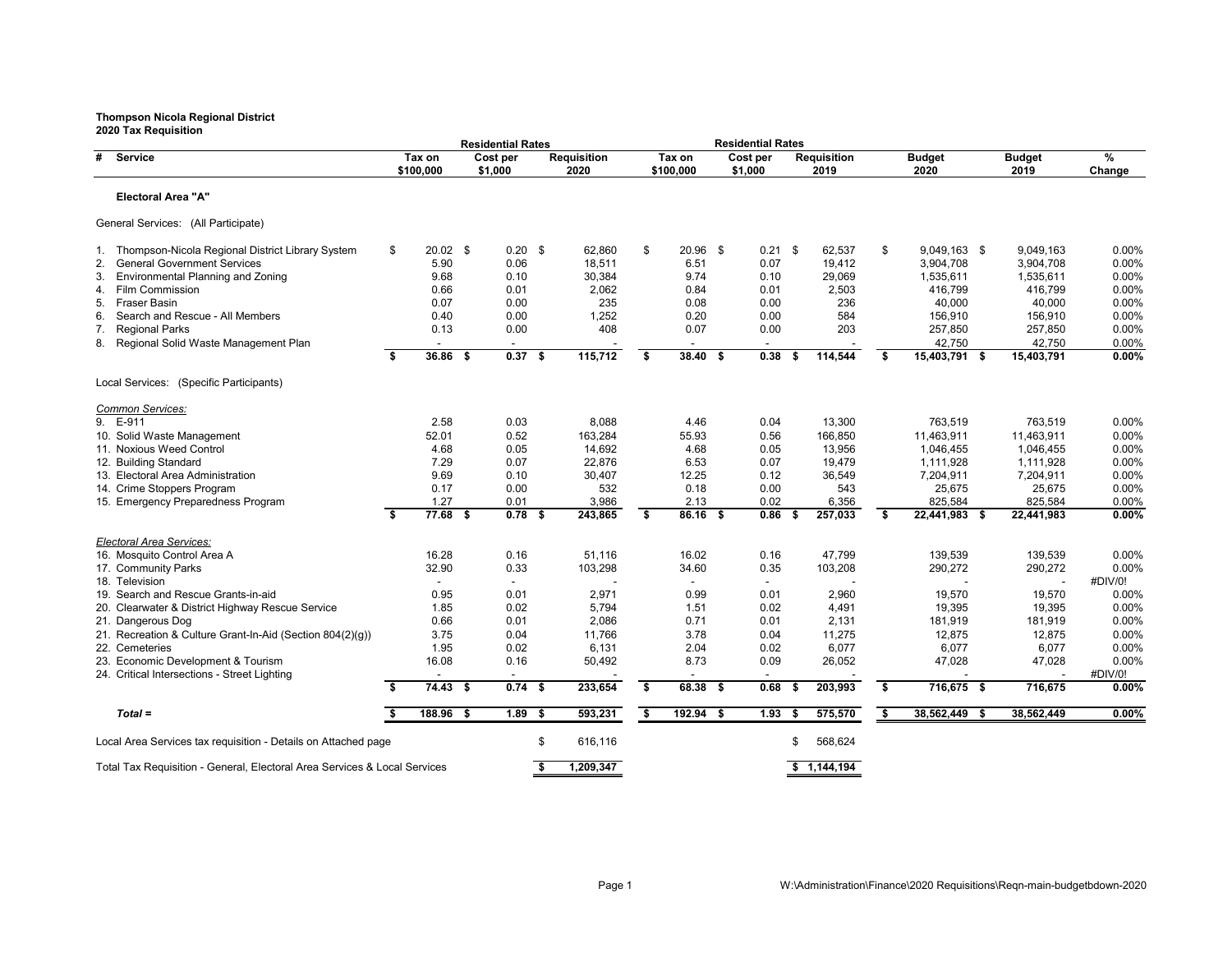|                                                                           |                         |                     | <b>Residential Rates</b> |      |                            |                         |                     | <b>Residential Rates</b> |      |                            |    |                         |     |                       |                   |
|---------------------------------------------------------------------------|-------------------------|---------------------|--------------------------|------|----------------------------|-------------------------|---------------------|--------------------------|------|----------------------------|----|-------------------------|-----|-----------------------|-------------------|
| #<br><b>Service</b>                                                       |                         | Tax on<br>\$100,000 | Cost per<br>\$1,000      |      | <b>Requisition</b><br>2020 |                         | Tax on<br>\$100,000 | Cost per<br>\$1,000      |      | <b>Requisition</b><br>2019 |    | <b>Budget</b><br>2020   |     | <b>Budget</b><br>2019 | %<br>Change       |
| <b>Electoral Area "B"</b>                                                 |                         |                     |                          |      |                            |                         |                     |                          |      |                            |    |                         |     |                       |                   |
| General Services: (All Participate)                                       |                         |                     |                          |      |                            |                         |                     |                          |      |                            |    |                         |     |                       |                   |
| 1. Thompson-Nicola Regional District Library System                       | \$                      | $20.02$ \$          | $0.20$ \$                |      | 117,888                    | \$                      | 20.89 \$            | 0.21                     | \$   | 117,410                    | \$ | 9,049,163 \$            |     | 9.049.163             | 0.00%             |
| 2.<br><b>General Government Services</b>                                  |                         | 5.89                | 0.06                     |      | 34,708                     |                         | 6.48                | 0.06                     |      | 36,412                     |    | 3,904,708               |     | 3,904,708             | $0.00\%$          |
| Environmental Planning and Zoning<br>3.                                   |                         | 9.68                | 0.10                     |      | 56,979                     |                         | 9.74                | 0.10                     |      | 54,745                     |    | 1,535,611               |     | 1,535,611             | $0.00\%$          |
| <b>Film Commission</b><br>4.                                              |                         | 0.66                | 0.01                     |      | 3,866                      |                         | 0.84                | 0.01                     |      | 4,712                      |    | 416,799                 |     | 416,799               | $0.00\%$          |
| <b>Fraser Basin</b><br>5.                                                 |                         | 0.07                | 0.00                     |      | 441                        |                         | 0.08                | 0.00                     |      | 445                        |    | 40,000                  |     | 40,000                | 0.00%             |
| Search and Rescue - All Members<br>6.                                     |                         | 0.40                | 0.00                     |      | 2,348                      |                         | 0.20                | 0.00                     |      | 1,100                      |    | 156,910                 |     | 156,910               | $0.00\%$          |
| <b>Regional Parks</b><br>7.                                               |                         | 0.13                | 0.00                     |      | 764                        |                         | 0.07                | 0.00                     |      | 382                        |    | 257,850                 |     | 257,850               | 0.00%             |
| Regional Solid Waste Management Plan<br>8.                                | s.                      | $36.86$ \$          | 0.37 <sup>5</sup>        |      | 216,994                    | Ŝ.                      | $38.30$ \$          | 0.38                     | -5   | 215,206                    | s. | 42,750<br>15,403,791 \$ |     | 42,750<br>15,403,791  | $0.00\%$<br>0.00% |
| Local Services: (Specific Participants)                                   |                         |                     |                          |      |                            |                         |                     |                          |      |                            |    |                         |     |                       |                   |
| Common Services:                                                          |                         |                     |                          |      |                            |                         |                     |                          |      |                            |    |                         |     |                       |                   |
| 9. E-911                                                                  |                         | 2.58                | 0.03                     |      | 15,170                     |                         | 4.46                | 0.04                     |      | 25,057                     |    | 763,519                 |     | 763,519               | $0.00\%$          |
| 10. Solid Waste Management                                                |                         | 52.01               | 0.52                     |      | 306,225                    |                         | 55.75               | 0.56                     |      | 313,248                    |    | 11,463,911              |     | 11,463,911            | 0.00%             |
| 11. Noxious Weed Control                                                  |                         | 4.68                | 0.05                     |      | 27,554                     |                         | 4.68                | 0.05                     |      | 26,287                     |    | 1,046,455               |     | 1,046,455             | 0.00%             |
| 12. Building Standard                                                     |                         | 7.29                | 0.07                     |      | 42,904                     |                         | 6.53                | 0.07                     |      | 36.689                     |    | 1,111,928               |     | 1,111,928             | 0.00%             |
| 13. Electoral Area Administration                                         |                         | 9.69                | 0.10                     |      | 57,029                     |                         | 12.25               | 0.12                     |      | 68,841                     |    | 7,204,911               |     | 7,204,911             | 0.00%             |
| 14. Crime Stoppers Program                                                |                         | 0.17                | 0.00                     |      | 997                        |                         | 0.18                | 0.00                     |      | 1,024                      |    | 25,675                  |     | 25,675                | 0.00%             |
| 15. Emergency Preparedness Program                                        |                         | 1.27                | 0.01                     |      | 7,476                      |                         | 2.13                | 0.02                     |      | 11,975                     |    | 825,584                 |     | 825,584               | 0.00%             |
|                                                                           | $\overline{\mathbf{s}}$ | $77.68$ \$          | $0.78$ \$                |      | 457,355                    | $\overline{\mathbf{s}}$ | 85.98 \$            | 0.86                     | - \$ | 483,121                    | \$ | 22,441,983 \$           |     | 22,441,983            | 0.00%             |
| Electoral Area Services:                                                  |                         |                     |                          |      |                            |                         |                     |                          |      |                            |    |                         |     |                       |                   |
| 16. Septage Disposal Service                                              |                         |                     |                          |      |                            |                         |                     |                          |      |                            |    |                         |     |                       | #DIV/0!           |
| 17. Television                                                            |                         | 1.73                | 0.02                     |      | 10,179                     |                         | 1.78                | 0.02                     |      | 9,980                      |    | 17,091                  |     | 17,091                | 0.00%             |
| 18. Community Parks                                                       |                         | 19.46               | 0.19                     |      | 114,581                    |                         | 19.98               | 0.20                     |      | 112,293                    |    | 215,237                 |     | 215.237               | 0.00%             |
| 19. Community Halls                                                       |                         | 6.97                | 0.07                     |      | 41,052                     |                         | 7.16                | 0.07                     |      | 40,247                     |    | 88,358                  |     | 88,358                | $0.00\%$          |
| 20. Clearwater & District Highway Rescue Service                          |                         | 1.85                | 0.02                     |      | 10,866                     |                         | 1.51                | 0.02                     |      | 8,458                      |    | 19,395                  |     | 19,395                | 0.00%             |
| 21. Recreation & Culture Grant-In-Aid (Section 804(2)(g))                 |                         | 2.06                | 0.02                     |      | 12,125                     |                         | 2.01                | 0.02                     |      | 11,275                     |    | 12,875                  |     | 12,875                | 0.00%             |
| 22. Cemeteries                                                            |                         | 3.42                | 0.03                     |      | 20,109                     |                         | 3.47                | 0.03                     |      | 19,497                     |    | 100,121                 |     | 100,121               | 0.00%             |
| 23. Valley Connector Transit Service                                      |                         | 0.68                | 0.01                     |      | 4,009                      |                         | 0.72                | 0.01                     |      | 4,031                      |    | 35,532                  |     | 35,532                | $0.00\%$          |
| 24. Economic Development & Tourism                                        |                         | 11.36               | 0.11                     |      | 66,870                     |                         | 11.85               | 0.12                     |      | 66,584                     |    | 91,522                  |     | 91,522                | 0.00%             |
| 25. Search and Rescue Grants-in-aid                                       |                         | 0.35                | 0.00                     |      | 2,060                      |                         | 0.37                | 0.00                     |      | 2,060                      |    | 19,570                  |     | 19,570                | 0.00%             |
| 26. Alternative Waste Collection                                          | \$                      | 13.78<br>$61.65$ \$ | 0.14<br>$0.62$ \$        |      | 81,155<br>363,006          | \$                      | 14.43<br>63.27 \$   | 0.14<br>0.63             | Ŝ.   | 81,086<br>355,511          | \$ | 108,825<br>708,526 \$   |     | 108,825<br>708,526    | 0.00%<br>0.00%    |
| $Total =$                                                                 | Ŝ.                      | $176.19$ \$         | 1.76                     | - \$ | 1,037,355                  | S,                      | $187.54$ \$         | 1.88                     | \$   | 1,053,838                  | s, | 38,554,300              | -\$ | 38,554,300            | 0.00%             |
|                                                                           |                         |                     |                          |      |                            |                         |                     |                          |      |                            |    |                         |     |                       |                   |
| Local Area Services tax requisition - Details on Attached page            |                         |                     |                          | \$   | 41,219                     |                         |                     |                          | \$   | 43,513                     |    |                         |     |                       |                   |
| Total Tax Requisition - General, Electoral Area Services & Local Services |                         |                     |                          | \$   | 1,078,574                  |                         |                     |                          |      | \$1,097,351                |    |                         |     |                       |                   |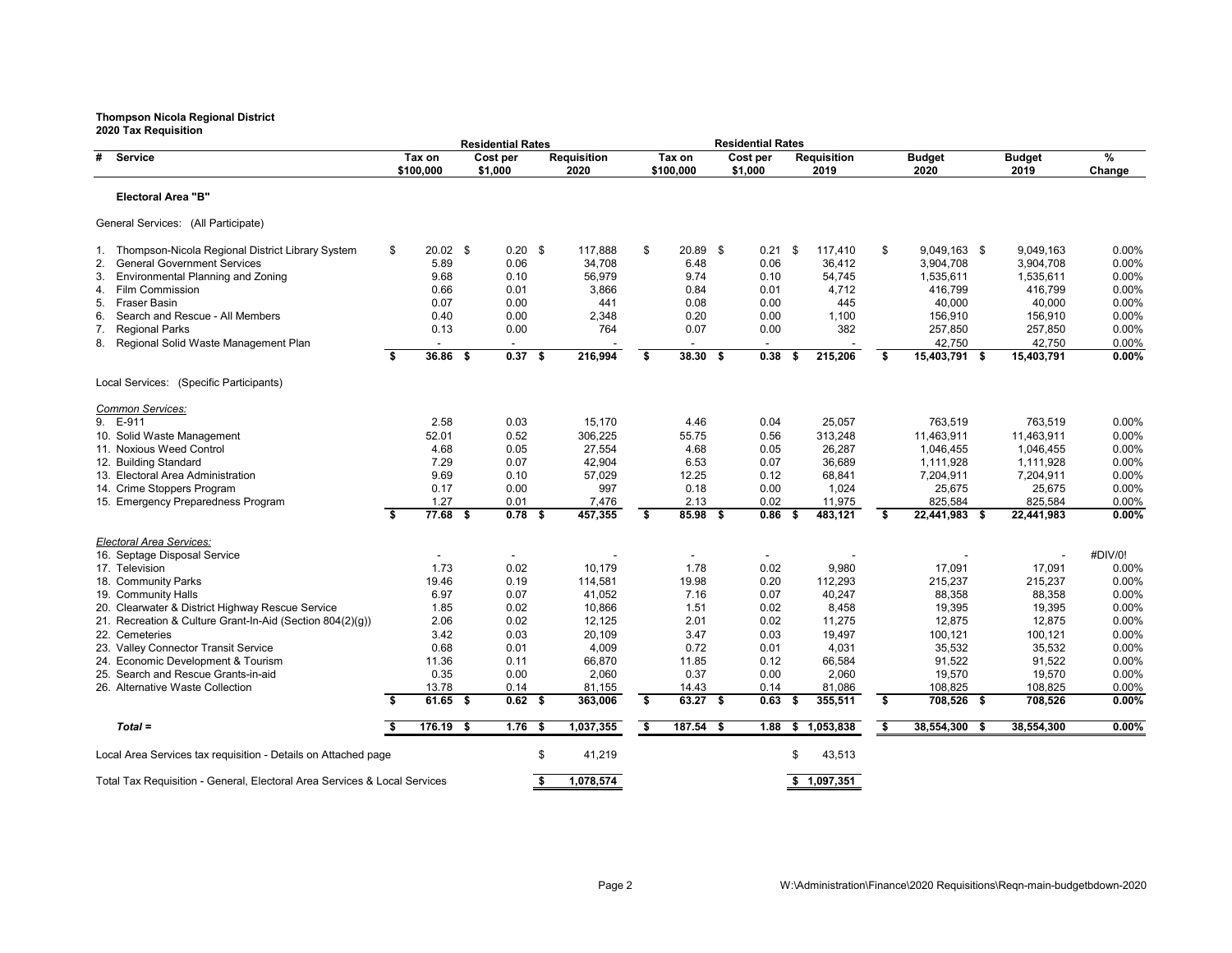|                                                                           |      |                | <b>Residential Rates</b> |    |                    |    |                          | <b>Residential Rates</b> |      |                    |                     |               |        |
|---------------------------------------------------------------------------|------|----------------|--------------------------|----|--------------------|----|--------------------------|--------------------------|------|--------------------|---------------------|---------------|--------|
| #<br><b>Service</b>                                                       |      | Tax on         | Cost per                 |    | <b>Requisition</b> |    | Tax on                   | Cost per                 |      | <b>Requisition</b> | <b>Budget</b>       | <b>Budget</b> | %      |
|                                                                           |      | \$100,000      | \$1,000                  |    | 2020               |    | \$100,000                | \$1,000                  |      | 2019               | 2020                | 2019          | Change |
| <b>Electoral Area "E"</b>                                                 |      |                |                          |    |                    |    |                          |                          |      |                    |                     |               |        |
| General Services: (All Participate)                                       |      |                |                          |    |                    |    |                          |                          |      |                    |                     |               |        |
| 1. Thompson-Nicola Regional District Library System                       | \$   | $20.02$ \$     | $0.20$ \$                |    | 156,395            | \$ | 20.97 \$                 | $0.21$ \$                |      | 149,897            | \$<br>9,049,163 \$  | 9,049,163     | 0.00%  |
| <b>General Government Services</b><br>2.                                  |      | 5.90           | 0.06                     |    | 46,052             |    | 6.51                     | 0.07                     |      | 46,507             | 3,904,708           | 3,904,708     | 0.00%  |
| Environmental Planning and Zoning<br>3.                                   |      | 9.68           | 0.10                     |    | 75,594             |    | 9.74                     | 0.10                     |      | 69,653             | 1,535,611           | 1,535,611     | 0.00%  |
| <b>Film Commission</b><br>4.                                              |      | 0.66           | 0.01                     |    | 5,130              |    | 0.84                     | 0.01                     |      | 5,995              | 416,799             | 416,799       | 0.00%  |
| Fraser Basin<br>5.                                                        |      | 0.08           | 0.00                     |    | 586                |    | 0.08                     | 0.00                     |      | 566                | 40,000              | 40,000        | 0.00%  |
| Search and Rescue - All Members<br>6.                                     |      | 0.40           | 0.00                     |    | 3,115              |    | 0.20                     | 0.00                     |      | 1,399              | 156,910             | 156,910       | 0.00%  |
| <b>Regional Parks</b><br>7.                                               |      | 0.13           | 0.00                     |    | 1,014              |    | 0.07                     | 0.00                     |      | 486                | 257,850             | 257,850       | 0.00%  |
| 8. Regional Solid Waste Management Plan                                   |      | $\blacksquare$ | $\overline{\phantom{a}}$ |    |                    |    | $\overline{\phantom{a}}$ | $\overline{\phantom{a}}$ |      |                    | 42,750              | 42,750        | 0.00%  |
|                                                                           | Ŝ.   | 36.86 \$       | $0.37$ \$                |    | 287,886            | S. | 38.40 \$                 | 0.38                     |      | 274,503            | \$<br>15,403,791 \$ | 15,403,791    | 0.00%  |
| Local Services: (Specific Participants)                                   |      |                |                          |    |                    |    |                          |                          |      |                    |                     |               |        |
| Common Services:                                                          |      |                |                          |    |                    |    |                          |                          |      |                    |                     |               |        |
| 9. E-911                                                                  |      | 2.58           | 0.03                     |    | 20,128             |    | 4.46                     | 0.04                     |      | 31,874             | 763,519             | 763,519       | 0.00%  |
| 10. Solid Waste Management                                                |      | 52.01          | 0.52                     |    | 406,252            |    | 55.96                    | 0.56                     |      | 400,077            | 11,463,911          | 11,463,911    | 0.00%  |
| 11. Noxious Weed Control                                                  |      | 4.68           | 0.05                     |    | 36,553             |    | 4.68                     | 0.05                     |      | 33.443             | 1,046,455           | 1,046,455     | 0.00%  |
| 12. Building Standard                                                     |      | 7.29           | 0.07                     |    | 56,915             |    | 6.53                     | 0.07                     |      | 46,676             | 1,111,928           | 1,111,928     | 0.00%  |
| 13. Electoral Area Administration                                         |      | 9.69           | 0.10                     |    | 75,654             |    | 12.25                    | 0.12                     |      | 87,582             | 7,204,911           | 7,204,911     | 0.00%  |
| 14. Emergency Preparedness Program                                        |      | 1.27           | 0.01                     |    | 9,918              |    | 2.13                     | 0.02                     |      | 15,234             | 825,584             | 825,584       | 0.00%  |
| 15. Crime Stoppers Program                                                |      | 0.17           | 0.00                     |    | 1,323              |    | 0.18                     | 0.00                     |      | 1,302              | 25,675              | 25,675        | 0.00%  |
|                                                                           | \$   | $77.68$ \$     | $0.78$ \$                |    | 606,743            | \$ | 86.19 \$                 | 0.86                     | - 56 | 616,188            | \$<br>22,441,983 \$ | 22,441,983    | 0.00%  |
| Electoral Area Services:                                                  |      |                |                          |    |                    |    |                          |                          |      |                    |                     |               |        |
| 16. Recreation & Culture Grant-In-Aid (Section 804(2)(g))                 |      | 1.65           | 0.02                     |    | 12,875             |    | 1.58                     | 0.02                     |      | 11,275             | 12,875              | 12,875        | 0.00%  |
| 17. Economic Development & Tourism                                        |      | 0.02           | 0.00                     |    | 150                |    |                          |                          |      |                    | 54,947              | 54,947        | 0.00%  |
| 18. Gold Country Grant-In-Aid                                             |      | 1.94           | 0.02                     |    | 15,172             |    | 2.09                     | 0.02                     |      | 14,965             | 97,999              | 97,999        | 0.00%  |
|                                                                           | \$   | 3.61 S         | 0.04S                    |    | 28,197             | \$ | 3.67 S                   | 0.04S                    |      | 26,240             | \$<br>165,821 \$    | 165,821       | 0.00%  |
| $Total =$                                                                 | - \$ | $118.14$ \$    | $1.18$ \$                |    | 922,826            | \$ | $128.26$ \$              | 1.28                     | - 5  | 916,931            | \$<br>38,011,595 \$ | 38,011,595    | 0.00%  |
| Local Area Services tax requisition - Details on Attached page            |      |                |                          | \$ | 357,640            |    |                          |                          | \$   | 364,573            |                     |               |        |
| Total Tax Requisition - General, Electoral Area Services & Local Services |      |                |                          | Ŝ. | 1,280,466          |    |                          |                          |      | \$1,281,504        |                     |               |        |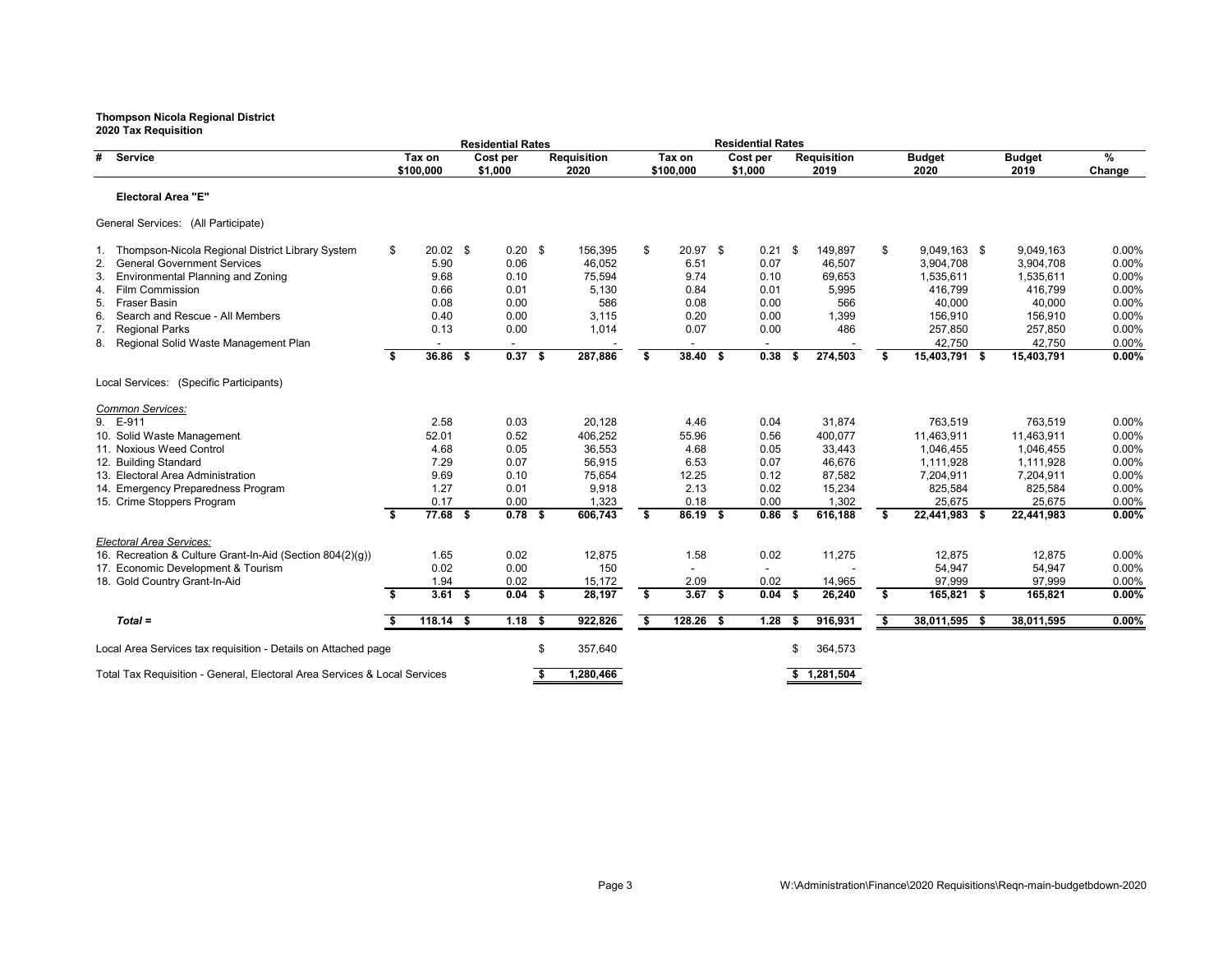|    | 2020 Tax Requisition                                                                  |    |                     |      | <b>Residential Rates</b>  |    |                            |    |                     | <b>Residential Rates</b> |      |                            |    |                          |      |                       |                |
|----|---------------------------------------------------------------------------------------|----|---------------------|------|---------------------------|----|----------------------------|----|---------------------|--------------------------|------|----------------------------|----|--------------------------|------|-----------------------|----------------|
| #  | Service                                                                               |    | Tax on<br>\$100,000 |      | Cost per<br>\$1,000       |    | <b>Requisition</b><br>2020 |    | Tax on<br>\$100,000 | Cost per<br>\$1,000      |      | <b>Requisition</b><br>2019 |    | <b>Budget</b><br>2020    |      | <b>Budget</b><br>2019 | %<br>Change    |
|    | <b>Electoral Area "I"</b>                                                             |    |                     |      |                           |    |                            |    |                     |                          |      |                            |    |                          |      |                       |                |
|    | General Services: (All Participate)                                                   |    |                     |      |                           |    |                            |    |                     |                          |      |                            |    |                          |      |                       |                |
|    | 1. Thompson-Nicola Regional District Library System                                   | \$ | $20.02$ \$          |      | $0.20$ \$                 |    | 101,579                    | \$ | $20.98$ \$          | $0.21$ \$                |      | 98,986                     | \$ | 9,049,163 \$             |      | 9,049,163             | 0.00%          |
| 2. | <b>General Government Services</b>                                                    |    | 5.90                |      | 0.06                      |    | 29,916                     |    | 6.51                | 0.07                     |      | 30,722                     |    | 3,904,708                |      | 3,904,708             | 0.00%          |
| 3. | Environmental Planning and Zoning                                                     |    | 9.68                |      | 0.10                      |    | 49,101                     |    | 9.74                | 0.10                     |      | 45,965                     |    | 1,535,611                |      | 1,535,611             | 0.00%          |
| 4. | Film Commission                                                                       |    | 0.66                |      | 0.01                      |    | 3,333                      |    | 0.84                | 0.01                     |      | 3,957                      |    | 416,799                  |      | 416,799               | 0.00%          |
| 5. | <b>Fraser Basin</b>                                                                   |    | 0.08                |      | 0.00                      |    | 381                        |    | 0.08                | 0.00                     |      | 374                        |    | 40,000                   |      | 40,000                | 0.00%          |
| 6. | Search and Rescue - All Members                                                       |    | 0.40                |      | 0.00                      |    | 2,024                      |    | 0.20                | 0.00                     |      | 924                        |    | 156,910                  |      | 156,910               | 0.00%          |
| 7. | <b>Regional Parks</b>                                                                 |    | 0.13                |      | 0.00                      |    | 659                        |    | 0.07                | 0.00                     |      | 321                        |    | 257,850                  |      | 257,850               | 0.00%          |
| 8. | Regional Solid Waste Management Plan                                                  |    |                     |      |                           |    |                            |    |                     |                          |      |                            |    | 42,750                   |      | 42,750                | 0.00%          |
|    |                                                                                       | s. | 36.86               | - \$ | 0.37S                     |    | 186.993                    | Ŝ. | 38.42 S             | 0.38                     |      | 181,249                    | s. | 15,403,791 \$            |      | 15,403,791            | 0.00%          |
|    | Local Services: (Specific Participants)                                               |    |                     |      |                           |    |                            |    |                     |                          |      |                            |    |                          |      |                       |                |
|    | Common Services:                                                                      |    |                     |      |                           |    |                            |    |                     |                          |      |                            |    |                          |      |                       |                |
|    | 9. E-911                                                                              |    | 2.58                |      | 0.03                      |    | 13,072                     |    | 4.46                | 0.04                     |      | 21,034                     |    | 763,519                  |      | 763,519               | 0.00%          |
|    | 10. Solid Waste Management                                                            |    | 52.01               |      | 0.52                      |    | 263,862                    |    | 56.03               | 0.56                     |      | 264,303                    |    | 11,463,911               |      | 11,463,911            | 0.00%          |
|    | 11. Noxious Weed Control                                                              |    | 4.68                |      | 0.05                      |    | 23,742                     |    | 4.68                | 0.05                     |      | 22,068                     |    | 1.046.455                |      | 1,046,455             | 0.00%          |
|    | 12. Building Standard                                                                 |    | 7.29                |      | 0.07                      |    | 36,968                     |    | 6.53                | 0.07                     |      | 30,800                     |    | 1,111,928                |      | 1,111,928             | 0.00%          |
|    | 13. Electoral Area Administration                                                     |    | 9.69                |      | 0.10                      |    | 49,138                     |    | 12.25               | 0.12                     |      | 57,792                     |    | 7,204,911                |      | 7,204,911             | 0.00%          |
|    | 14. Crime Stoppers Program                                                            |    | 0.17                |      | 0.00                      |    | 859                        |    | 0.18                | 0.00                     |      | 859                        |    | 25,675                   |      | 25,675                | 0.00%          |
|    | 15. Emergency Preparedness Program                                                    | \$ | 1.27<br>$77.68$ \$  |      | 0.01<br>0.78 <sup>5</sup> |    | 6,442<br>394,083           | S. | 2.13<br>86.26 \$    | 0.02<br>$0.86-5$         |      | 10,052<br>406,908          | \$ | 825,584<br>22,441,983 \$ |      | 825,584<br>22,441,983 | 0.00%<br>0.00% |
|    |                                                                                       |    |                     |      |                           |    |                            |    |                     |                          |      |                            |    |                          |      |                       |                |
|    | Electoral Area Services:<br>16. Recreation & Culture Grant-In-Aid (Section 804(2)(q)) |    | 1.21                |      | 0.01                      |    | 6,125                      |    | 2.51                | 0.03                     |      | 11,825                     |    | 12,875                   |      | 12,875                | 0.00%          |
|    | 17. Economic Development & Tourism                                                    |    | 5.80                |      | 0.06                      |    | 29,422                     |    | 3.28                | 0.03                     |      | 15,488                     |    | 15,024                   |      | 15,024                | 0.00%          |
|    | 18. Gold Country Communities Grant-In-Aid                                             |    | 1.94                |      | 0.02                      |    | 9,854                      |    | 2.09                | 0.02                     |      | 9,874                      |    | 97,999                   |      | 97,999                | 0.00%          |
|    | 19. Critical Intersections - Street Lighting                                          |    | $\blacksquare$      |      |                           |    |                            |    | $\blacksquare$      | $\overline{\phantom{a}}$ |      |                            |    |                          |      |                       | #DIV/0!        |
|    | 20. Dangerous Dog Control                                                             |    | 0.66                |      | 0.01                      |    | 3,371                      |    | 0.71                | 0.01                     |      | 3,370                      |    | 181,919                  |      | 181,919               | 0.00%          |
|    |                                                                                       | s. | 9.61 S              |      | 0.10S                     |    | 48,772                     | Ŝ. | 8.60 S              | 0.09                     | - \$ | 40,557                     | \$ | 307,817 \$               |      | 307,817               | 0.00%          |
|    | $Total =$                                                                             | \$ | $124.15$ \$         |      | $1.24$ \$                 |    | 629,848                    | \$ | $133.28$ \$         | 1.33                     | - \$ | 628,714                    | \$ | 38,153,591               | - \$ | 38, 153, 591          | $0.00\%$       |
|    |                                                                                       |    |                     |      |                           |    |                            |    |                     |                          |      |                            |    |                          |      |                       |                |
|    | Local Area Services tax requisition - Details on Attached page                        |    |                     |      |                           | \$ | 152,774                    |    |                     |                          | \$   | 147,728                    |    |                          |      |                       |                |
|    | Total Tax Requisition - General, Electoral Area Services & Local Services             |    |                     |      |                           | S. | 782,622                    |    |                     |                          | Ŝ.   | 776.442                    |    |                          |      |                       |                |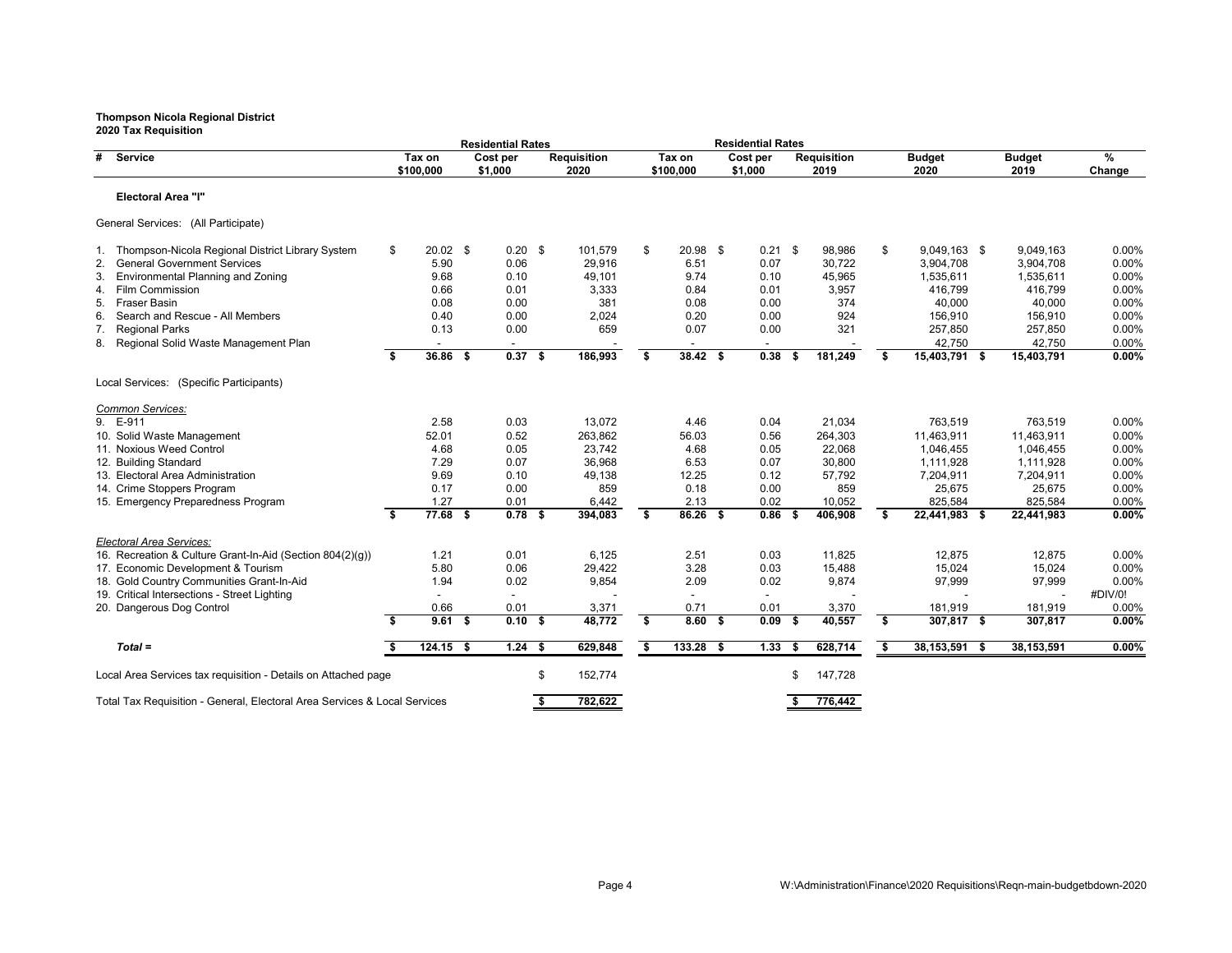| 2020 Tax Requisition                                                      |      |                     |      | <b>Residential Rates</b> |      |                            |    |                     |          | <b>Residential Rates</b> |    |                            |    |                       |                       |                         |
|---------------------------------------------------------------------------|------|---------------------|------|--------------------------|------|----------------------------|----|---------------------|----------|--------------------------|----|----------------------------|----|-----------------------|-----------------------|-------------------------|
| #<br>Service                                                              |      | Tax on<br>\$100,000 |      | Cost per<br>\$1,000      |      | <b>Requisition</b><br>2020 |    | Tax on<br>\$100,000 |          | Cost per<br>\$1,000      |    | <b>Requisition</b><br>2019 |    | <b>Budget</b><br>2020 | <b>Budget</b><br>2019 | $\frac{9}{6}$<br>Change |
| <b>Electoral Area "J"</b>                                                 |      |                     |      |                          |      |                            |    |                     |          |                          |    |                            |    |                       |                       |                         |
| General Services: (All Participate)                                       |      |                     |      |                          |      |                            |    |                     |          |                          |    |                            |    |                       |                       |                         |
| Thompson-Nicola Regional District Library System<br>1.                    | \$   | $20.02$ \$          |      | $0.20$ \$                |      | 242,038                    | \$ | 20.96               | - \$     | 0.21                     | \$ | 234,575                    | \$ | $9,049,163$ \$        | 9,049,163             | $0.00\%$                |
| <b>General Government Services</b><br>2.                                  |      | 5.90                |      | 0.06                     |      | 71,279                     |    | 6.50                | - \$     | 0.07                     |    | 72,792                     |    | 3,904,708             | 3,904,708             | 0.00%                   |
| Environmental Planning and Zoning<br>3.                                   |      | 9.68                |      | 0.10                     |      | 116,994                    |    | 9.74                | - \$     | 0.10                     |    | 109,041                    |    | 1,535,611             | 1,535,611             | 0.00%                   |
| <b>Film Commission</b><br>4.                                              |      | 0.66                |      | 0.01                     |      | 7.940                      |    | 0.84                | - \$     | 0.01                     |    | 9,385                      |    | 416.799               | 416.799               | 0.00%                   |
| <b>Fraser Basin</b><br>5.                                                 |      | 0.08                |      | 0.00                     |      | 907                        |    | 0.08                | - \$     | 0.00                     |    | 885                        |    | 40,000                | 40,000                | 0.00%                   |
| Search and Rescue - All Members<br>6.                                     |      | 0.40                |      | 0.00                     |      | 4,822                      |    | 0.20                | \$       | 0.00                     |    | 2,191                      |    | 156,910               | 156,910               | 0.00%                   |
| 7. Regional Parks                                                         |      | 0.13                |      | 0.00                     |      | 1,570                      |    | 0.07                | \$       | 0.00                     |    | 761                        |    | 257,850               | 257,850               | 0.00%                   |
| Regional Solid Waste Management Plan<br>8.                                |      |                     |      |                          |      |                            |    |                     | \$       |                          |    |                            |    | 42,750                | 42,750                | 0.00%                   |
|                                                                           | s.   | 36.86               | - \$ | 0.37S                    |      | 445,550                    | \$ | 38.39               | S.       | 0.38                     |    | 429,630                    | s. | 15,403,791 \$         | 15,403,791            | 0.00%                   |
| Local Services: (Specific Participants)                                   |      |                     |      |                          |      |                            |    |                     |          |                          |    |                            |    |                       |                       |                         |
| Common Services:                                                          |      |                     |      |                          |      |                            |    |                     |          |                          |    |                            |    |                       |                       |                         |
| 9. E-911                                                                  |      | 2.58                |      | 0.03                     |      | 31.151                     |    | 4.46                | \$       | 0.04                     |    | 49.897                     |    | 763.519               | 763.519               | 0.00%                   |
| 10. Solid Waste Management                                                |      | 52.01               |      | 0.52                     |      | 628,717                    |    | 55.95               | - \$     | 0.56                     |    | 626,226                    |    | 11,463,911            | 11,463,911            | 0.00%                   |
| 11. Noxious Weed Control                                                  |      | 4.68                |      | 0.05                     |      | 56,568                     |    | 4.68                | \$       | 0.05                     |    | 52,358                     |    | 1,046,455             | 1,046,455             | 0.00%                   |
| 12. Building Standard                                                     |      | 7.29                |      | 0.07                     |      | 88,080                     |    | $6.53$ \$           |          | 0.07                     |    | 73,075                     |    | 1,111,928             | 1,111,928             | 0.00%                   |
| 13. Electoral Area Administration                                         |      | 9.69                |      | 0.10                     |      | 117.079                    |    | 12.25               | - \$     | 0.12                     |    | 137.118                    |    | 7,204,911             | 7,204,911             | 0.00%                   |
| 14. Crime Stoppers Program                                                |      | 0.17                |      | 0.00                     |      | 2,047                      |    | 0.18                | - \$     | 0.00                     |    | 2,039                      |    | 25,675                | 25,675                | 0.00%                   |
| 15. Emergency Preparedness Program                                        |      | 1.27                |      | 0.01                     |      | 15,349                     |    | $2.13$ \$           |          | 0.02                     |    | 23,849                     |    | 825,584               | 825,584               | 0.00%                   |
|                                                                           | \$   | $77.68$ \$          |      | $0.78$ \$                |      | 938,991                    | \$ | $86.18$ \$          |          | 0.86                     | Ŝ. | 964,562                    | \$ | 22,441,983 \$         | 22,441,983            | 0.00%                   |
| Electoral Area Services:                                                  |      |                     |      |                          |      |                            |    |                     |          |                          |    |                            |    |                       |                       |                         |
| 16. Recreation & Culture Grant-In-Aid (Section 804(2)(q))                 |      | 0.74                |      | 0.01                     |      | 8,925                      |    | $0.47$ \$           |          | 0.00                     |    | 5,275                      |    | 12,875                | 12,875                | 0.00%                   |
| 17. Gold Country Communities Grant-In-Aid                                 |      | 1.94                |      | 0.02                     |      | 23,480                     |    | 2.09                | \$       | 0.02                     |    | 23,426                     |    | 97,999                | 97,999                | 0.00%                   |
| 18. Economic Development & Tourism                                        |      | 0.01                |      | 0.00                     |      | 150                        |    | 7.04                | - \$     | 0.07                     |    | 78,846                     |    | 102,369               | 102,369               | 0.00%                   |
| 19. Mosquito Control - South                                              |      | 0.63                |      | 0.01                     |      | 7,645                      |    | 0.58                | <b>S</b> | 0.01                     |    | 6,464                      |    | 202,005               | 202,005               | 0.00%                   |
| 20. Critical Intersections - Street Lighting                              |      |                     |      |                          |      |                            |    |                     | \$       |                          |    |                            |    |                       |                       | #DIV/0!                 |
| 21. Alternative Waste Collection                                          |      | 18.53               |      | 0.19                     |      | 223,980                    |    | 19.45               | - \$     | 0.19                     |    | 217,721                    |    | 232,464               | 232,464               | 0.00%                   |
| 22. Community Parks                                                       |      | 0.68                |      | 0.01                     |      | 8,240                      |    | 0.74                | <b>S</b> | 0.01                     |    | 8,240                      |    | 8,240                 | 8,240                 | 0.00%                   |
| 23. Dangerous Dog Control                                                 |      | 0.66                |      | 0.01                     |      | 8,033                      |    | 0.71                | \$       | 0.01                     |    | 7,994                      |    | 181,919               | 181,919               | 0.00%                   |
|                                                                           | s.   | $23.20$ \$          |      | $0.23$ \$                |      | 280,453                    | Ŝ. | 31.09               | - \$     | 0.31                     | S  | 347,966                    | \$ | 837,871 \$            | 837,871               | 0.00%                   |
| $Total =$                                                                 | - \$ | $137.74$ \$         |      | 1.38                     | - \$ | 1,664,994                  | \$ | 155.66              | - \$     | 1.56                     | \$ | 1,742,158                  | \$ | 38,683,645 \$         | 38,683,645            | 0.00%                   |
|                                                                           |      |                     |      |                          |      |                            |    |                     |          |                          |    |                            |    |                       |                       |                         |
| Local Area Services tax requisition - Details on Attached page            |      |                     |      |                          | \$   | 598,857                    |    |                     |          |                          | \$ | 598,869                    |    |                       |                       |                         |
| Total Tax Requisition - General, Electoral Area Services & Local Services |      |                     |      |                          | \$   | 2,263,851                  |    |                     |          |                          |    | \$2,341,027                |    |                       |                       |                         |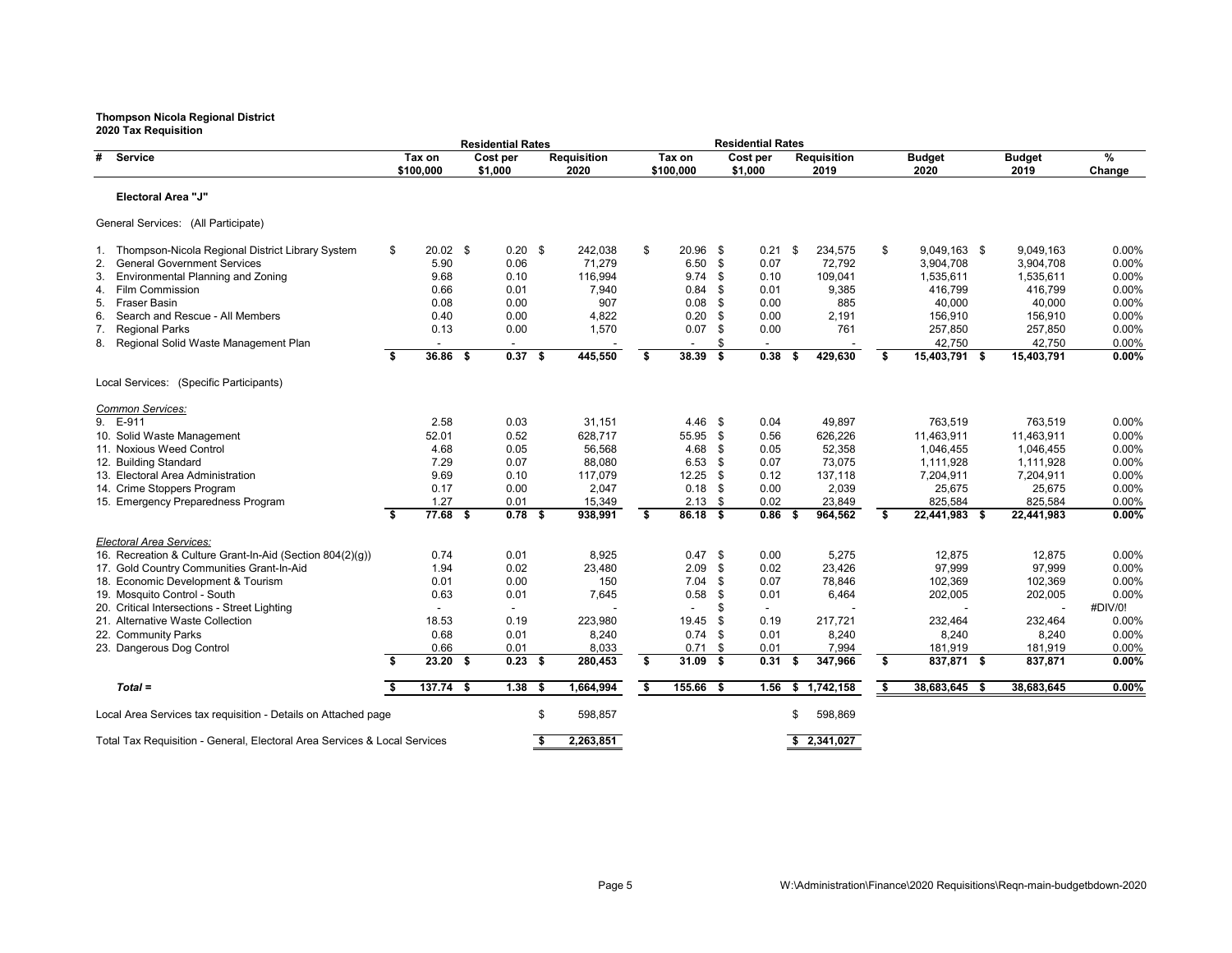|                                                                           |                         |                | <b>Residential Rates</b> |                         |                    |                         |                |      | <b>Residential Rates</b> |      |                    |     |               |    |               |          |
|---------------------------------------------------------------------------|-------------------------|----------------|--------------------------|-------------------------|--------------------|-------------------------|----------------|------|--------------------------|------|--------------------|-----|---------------|----|---------------|----------|
| #<br>Service                                                              |                         | Tax on         | Cost per                 |                         | <b>Requisition</b> |                         | Tax on         |      | Cost per                 |      | <b>Requisition</b> |     | <b>Budget</b> |    | <b>Budget</b> | %        |
|                                                                           |                         | \$100,000      | \$1,000                  |                         | 2020               |                         | \$100,000      |      | \$1,000                  |      | 2019               |     | 2020          |    | 2019          | Change   |
| Electoral Area "L"                                                        |                         |                |                          |                         |                    |                         |                |      |                          |      |                    |     |               |    |               |          |
| General Services: (All Participate)                                       |                         |                |                          |                         |                    |                         |                |      |                          |      |                    |     |               |    |               |          |
| 1. Thompson-Nicola Regional District Library System                       | \$                      | $20.02$ \$     | $0.20$ \$                |                         | 149,558            | \$                      | $20.95$ \$     |      | $0.21$ \$                |      | 140,570            | \$  | 9,049,163 \$  |    | 9,049,163     | 0.00%    |
| <b>General Government Services</b><br>2.                                  |                         | 5.90           | 0.06                     |                         | 44,045             |                         | 6.50           |      | 0.06                     |      | 43.601             |     | 3,904,708     |    | 3,904,708     | 0.00%    |
| Environmental Planning and Zoning<br>3.                                   |                         | 9.68           | 0.10                     |                         | 72,292             |                         | 9.74           |      | 0.10                     |      | 65,362             |     | 1,535,611     |    | 1,535,611     | 0.00%    |
| <b>Film Commission</b><br>4.                                              |                         | 0.66           | 0.01                     |                         | 4,907              |                         | 0.84           |      | 0.01                     |      | 5,625              |     | 416,799       |    | 416,799       | 0.00%    |
| <b>Fraser Basin</b><br>5.                                                 |                         | 0.07           | 0.00                     |                         | 560                |                         | 0.08           |      | 0.00                     |      | 531                |     | 40.000        |    | 40,000        | 0.00%    |
| Search and Rescue - All Members<br>6.                                     |                         | 0.40           | 0.00                     |                         | 2,980              |                         | 0.20           |      | 0.00                     |      | 1,313              |     | 156,910       |    | 156,910       | 0.00%    |
| <b>Regional Parks</b><br>7.                                               |                         | 0.13           | 0.00                     |                         | 970                |                         | 0.07           |      | 0.00                     |      | 456                |     | 257,850       |    | 257,850       | 0.00%    |
| 8. Regional Solid Waste Management Plan                                   |                         | $\blacksquare$ |                          |                         |                    |                         | $\blacksquare$ |      |                          |      |                    |     | 42,750        |    | 42,750        | 0.00%    |
|                                                                           | \$                      | 36.86 \$       | $0.37$ \$                |                         | 275,312            | \$                      | 38.38 \$       |      | 0.38                     | S    | 257,458            | \$  | 15,403,791 \$ |    | 15,403,791    | $0.00\%$ |
| Local Services: (Specific Participants)                                   |                         |                |                          |                         |                    |                         |                |      |                          |      |                    |     |               |    |               |          |
| Common Services:                                                          |                         |                |                          |                         |                    |                         |                |      |                          |      |                    |     |               |    |               |          |
| E-911<br>9.                                                               |                         | 2.58           | 0.03                     |                         | 19,247             |                         | 4.46           |      | 0.04                     |      | 29,916             |     | 763,519       |    | 763,519       | 0.00%    |
| 10. Solid Waste Management                                                |                         | 52.01          | 0.52                     |                         | 388.490            |                         | 55.93          |      | 0.56                     |      | 375,231            |     | 11,463,911    |    | 11,463,911    | 0.00%    |
| 11. Noxious Weed Control                                                  |                         | 4.68           | 0.05                     |                         | 34,953             |                         | 4.68           |      | 0.05                     |      | 31,386             |     | 1,046,455     |    | 1,046,455     | 0.00%    |
| 12. Building Standard                                                     |                         | 7.29           | 0.07                     |                         | 54,424             |                         | 6.53           |      | 0.07                     |      | 43,805             |     | 1,111,928     |    | 1,111,928     | 0.00%    |
| 13. Electoral Area Administration                                         |                         | 9.68           | 0.10                     |                         | 72,342             |                         | 12.25          |      | 0.12                     |      | 82.194             |     | 7,204,911     |    | 7,204,911     | 0.00%    |
| 14. Crime Stoppers Program                                                |                         | 0.17           | 0.00                     |                         | 1,265              |                         | 0.18           |      | 0.00                     |      | 1,222              |     | 25,675        |    | 25,675        | 0.00%    |
| 15. Emergency Preparedness Program                                        |                         | 1.27           | 0.01                     |                         | 9,484              |                         | 2.13           |      | 0.02                     |      | 14,297             |     | 825,584       |    | 825,584       | 0.00%    |
|                                                                           | $\overline{\mathbf{s}}$ | $77.68$ \$     | $0.78$ \$                |                         | 580,205            | $\overline{\mathbf{s}}$ | $86.16$ \$     |      | 0.86                     | - \$ | 578,051            | \$  | 22,441,983 \$ |    | 22,441,983    | 0.00%    |
| Electoral Area Services:                                                  |                         |                |                          |                         |                    |                         |                |      |                          |      |                    |     |               |    |               |          |
| 16. Cemeteries                                                            |                         | 0.49           | 0.00                     |                         | 3,696              |                         | 0.55           |      | 0.01                     |      | 3,696              |     | 15,210        |    | 15,210        | 0.00%    |
| 17. Mosquito Control - South                                              |                         | 0.63           | 0.01                     |                         | 4,724              |                         | 0.58           |      | 0.01                     |      | 3,876              |     | 202,005       |    | 202,005       | 0.00%    |
| 18. Economic Development & Tourism                                        |                         | 0.02           | 0.00                     |                         | 150                |                         |                |      |                          |      |                    |     | 66,389        |    | 66,389        | 0.00%    |
| 19. Recreation & Culture Grant-In-Aid (Section 804(2)(g))                 |                         | 0.55           | 0.01                     |                         | 4,125              |                         | 1.64           |      | 0.02                     |      | 11,025             |     | 12,875        |    | 12,875        | 0.00%    |
| 20. Critical Intersections - Street Lighting                              |                         | $\blacksquare$ | $\blacksquare$           |                         |                    |                         | $\blacksquare$ |      | $\overline{\phantom{a}}$ |      |                    |     |               |    |               | #DIV/0!  |
| 23. Community Parks                                                       |                         | 0.80           | 0.01                     |                         | 5,946              |                         | 0.02           |      | 0.00                     |      | 150                |     | 850           |    | 850           | 0.00%    |
|                                                                           | Ŝ.                      | 2.50S          | 0.02 <sup>5</sup>        |                         | 18,641             | \$                      | 2.79           | - \$ | 0.03                     | - \$ | 18,747             | \$  | 297,329 \$    |    | 297,329       | 0.00%    |
| $Total =$                                                                 | \$                      | $117.03$ \$    | 1.17S                    |                         | 874,158            | \$                      | $127.33$ \$    |      | 1.27                     | - 5  | 854,256            | -\$ | 38,143,103    | -5 | 38,143,103    | $0.00\%$ |
| Local Area Services tax requisition - Details on Attached page            |                         |                |                          | \$                      | 114,313            |                         |                |      |                          | \$.  | 109,670            |     |               |    |               |          |
|                                                                           |                         |                |                          | $\overline{\mathbf{s}}$ |                    |                         |                |      |                          |      |                    |     |               |    |               |          |
| Total Tax Requisition - General, Electoral Area Services & Local Services |                         |                |                          |                         | 988,471            |                         |                |      |                          | Ŝ.   | 963.926            |     |               |    |               |          |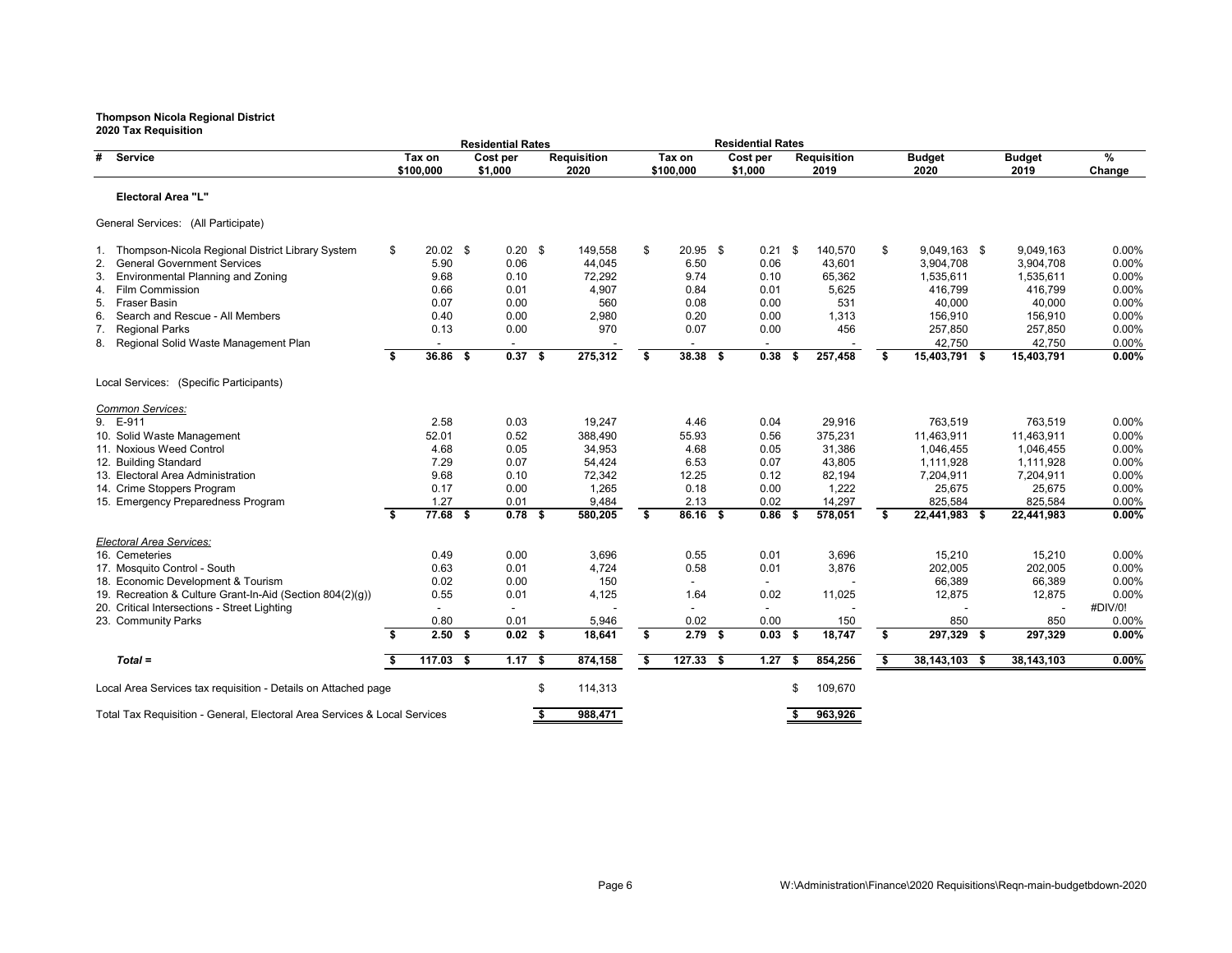| 2020 Tax Requisition                                                      |      |                     | <b>Residential Rates</b> |      |                            |    |                     |      | <b>Residential Rates</b> |    |                            |                       |      |                       |                         |
|---------------------------------------------------------------------------|------|---------------------|--------------------------|------|----------------------------|----|---------------------|------|--------------------------|----|----------------------------|-----------------------|------|-----------------------|-------------------------|
| #<br>Service                                                              |      | Tax on<br>\$100,000 | Cost per<br>\$1,000      |      | <b>Requisition</b><br>2020 |    | Tax on<br>\$100,000 |      | Cost per<br>\$1,000      |    | <b>Requisition</b><br>2019 | <b>Budget</b><br>2020 |      | <b>Budget</b><br>2019 | $\frac{9}{6}$<br>Change |
| <b>Electoral Area "M"</b>                                                 |      |                     |                          |      |                            |    |                     |      |                          |    |                            |                       |      |                       |                         |
| General Services: (All Participate)                                       |      |                     |                          |      |                            |    |                     |      |                          |    |                            |                       |      |                       |                         |
| Thompson-Nicola Regional District Library System<br>1.                    | \$   | $21.00$ \$          | $0.21$ \$                |      | 162,451                    | \$ | $21.96$ \$          |      | $0.22$ \$                |    | 157,278                    | \$<br>9,049,163 \$    |      | 9,049,163             | $0.00\%$                |
| <b>General Government Services</b><br>2.                                  |      | 6.18                | 0.06                     |      | 47,833                     |    | 6.81                |      | 0.07                     |    | 48,783                     | 3,904,708             |      | 3,904,708             | 0.00%                   |
| Environmental Planning and Zoning<br>3.                                   |      | 10.15               | 0.10                     |      | 78,520                     |    | 10.21               |      | 0.10                     |    | 73,151                     | 1,535,611             |      | 1,535,611             | 0.00%                   |
| <b>Film Commission</b><br>4.                                              |      | 0.69                | 0.01                     |      | 5,329                      |    | 0.88                |      | 0.01                     |    | 6,296                      | 416.799               |      | 416.799               | 0.00%                   |
| <b>Fraser Basin</b><br>5.                                                 |      | 0.08                | 0.00                     |      | 608                        |    | 0.08                |      | 0.00                     |    | 594                        | 40,000                |      | 40,000                | 0.00%                   |
| Search and Rescue - All Members<br>6.                                     |      | 0.42                | 0.00                     |      | 3,236                      |    | 0.21                |      | 0.00                     |    | 1,469                      | 156,910               |      | 156,910               | 0.00%                   |
| 7. Regional Parks                                                         |      | 0.14                | 0.00                     |      | 1,053                      |    | 0.07                |      | 0.00                     |    | 510                        | 257,850               |      | 257,850               | 0.00%                   |
| 8. Regional Solid Waste Management Plan                                   |      |                     |                          |      |                            |    |                     |      |                          |    |                            | 42,750                |      | 42,750                | 0.00%                   |
|                                                                           | Ŝ.   | $38.66$ \$          | 0.39                     | - \$ | 299,030                    | \$ | 40.22S              |      | 0.40                     |    | 288,081                    | \$<br>15,403,791 \$   |      | 15,403,791            | 0.00%                   |
| Local Services: (Specific Participants)                                   |      |                     |                          |      |                            |    |                     |      |                          |    |                            |                       |      |                       |                         |
| Common Services:                                                          |      |                     |                          |      |                            |    |                     |      |                          |    |                            |                       |      |                       |                         |
| 9. E-911                                                                  |      | 2.70                | 0.03                     |      | 20.905                     |    | 4.67                |      | 0.05                     |    | 33.479                     | 763.519               |      | 763.519               | 0.00%                   |
| 10. Solid Waste Management                                                |      | 54.56               | 0.55                     |      | 421,981                    |    | 58.59               |      | 0.59                     |    | 419,704                    | 11,463,911            |      | 11,463,911            | 0.00%                   |
| 11. Noxious Weed Control                                                  |      | 4.91                | 0.05                     |      | 37,969                     |    | 4.90                |      | 0.05                     |    | 35,126                     | 1,046,455             |      | 1,046,455             | 0.00%                   |
| 12. Building Standard                                                     |      | 7.64                | 0.08                     |      | 59,119                     |    | 6.84                |      | 0.07                     |    | 49,024                     | 1,111,928             |      | 1,111,928             | 0.00%                   |
| 13. Electoral Area Administration                                         |      | 10.16               | 0.10                     |      | 78,583                     |    | 12.84               |      | 0.13                     |    | 91,988                     | 7,204,911             |      | 7,204,911             | 0.00%                   |
| 14. Crime Stoppers Program                                                |      | 0.18                | 0.00                     |      | 1,374                      |    | 0.19                |      | 0.00                     |    | 1,368                      | 25,675                |      | 25,675                | 0.00%                   |
| 15. Emergency Preparedness Program                                        |      | 1.33                | 0.01                     |      | 10,302                     |    | 2.23                |      | 0.02                     |    | 16,000                     | 825,584               |      | 825,584               | 0.00%                   |
|                                                                           | \$   | $81.48$ \$          | $0.81$ \$                |      | 630,233                    | \$ | 90.28               | - \$ | 0.90                     | Ŝ. | 646,689                    | \$<br>22,441,983 \$   |      | 22,441,983            | 0.00%                   |
| Electoral Area Services:                                                  |      |                     |                          |      |                            |    |                     |      |                          |    |                            |                       |      |                       |                         |
| 16. Mosquito Control - Nicola Valley                                      |      | 5.72                | 0.06                     |      | 44,263                     |    | 7.11                |      | 0.07                     |    | 50,940                     | 107,957               |      | 107,957               | 0.00%                   |
| 17. Nicola Valley Aquatic Centre Grant-In-Aid                             |      | 13.82               | 0.14                     |      | 106,876                    |    | 14.55               |      | 0.15                     |    | 104,245                    | 191,746               |      | 191,746               | 0.00%                   |
| 18. Economic Development & Tourism                                        |      | 0.73                | 0.01                     |      | 5,636                      |    | 0.70                |      | 0.01                     |    | 5,029                      | 54,219                |      | 54,219                | 0.00%                   |
| 19. Gold Country Communities Grant-In-Aid                                 |      | 2.04                | 0.02                     |      | 15,759                     |    | 2.19                |      | 0.02                     |    | 15,717                     | 97,999                |      | 97,999                | 0.00%                   |
|                                                                           |      |                     |                          |      |                            |    |                     |      |                          |    |                            |                       |      |                       | 0.00%                   |
| 20. Recreation & Culture Grant-In-Aid (Section 804(2)(q))                 |      | 1.46                | 0.01                     |      | 11,331                     |    | 1.23                |      | 0.01                     |    | 8,815                      | 12,875                |      | 12,875                |                         |
| 21. Critical Intersections - Street Lighting                              |      |                     |                          |      |                            |    |                     |      |                          |    |                            |                       |      |                       | #DIV/0!                 |
| 22. Dangerous Dog Control                                                 |      | 0.70                | 0.01                     |      | 5,392                      |    | 0.75                |      | 0.01                     |    | 5,363                      | 181,919               |      | 181,919               | 0.00%                   |
| 23. Community Parks                                                       | s.   | 0.34<br>$24.81$ \$  | 0.00<br>$0.25$ \$        |      | 2,650<br>191,907           | Ŝ. | $26.54$ \$          |      | 0.27                     | S  | 190,109                    | \$<br>646,715 \$      |      | 646,715               | #DIV/0!<br>$0.00\%$     |
|                                                                           |      |                     |                          |      |                            |    |                     |      |                          |    |                            |                       |      |                       |                         |
| $Total =$                                                                 | - \$ | $144.95$ \$         | $1.45$ \$                |      | 1,121,170                  | \$ | $157.04$ \$         |      | 1.57                     | \$ | 1,124,879                  | \$<br>38,492,489      | - \$ | 38,492,489            | 0.00%                   |
| Local Area Services tax requisition - Details on Attached page            |      |                     |                          | \$   | 148,687                    |    |                     |      |                          | \$ | 146,232                    |                       |      |                       |                         |
| Total Tax Requisition - General, Electoral Area Services & Local Services |      |                     |                          | \$   | 1,269,857                  |    |                     |      |                          |    | \$1,271,110                |                       |      |                       |                         |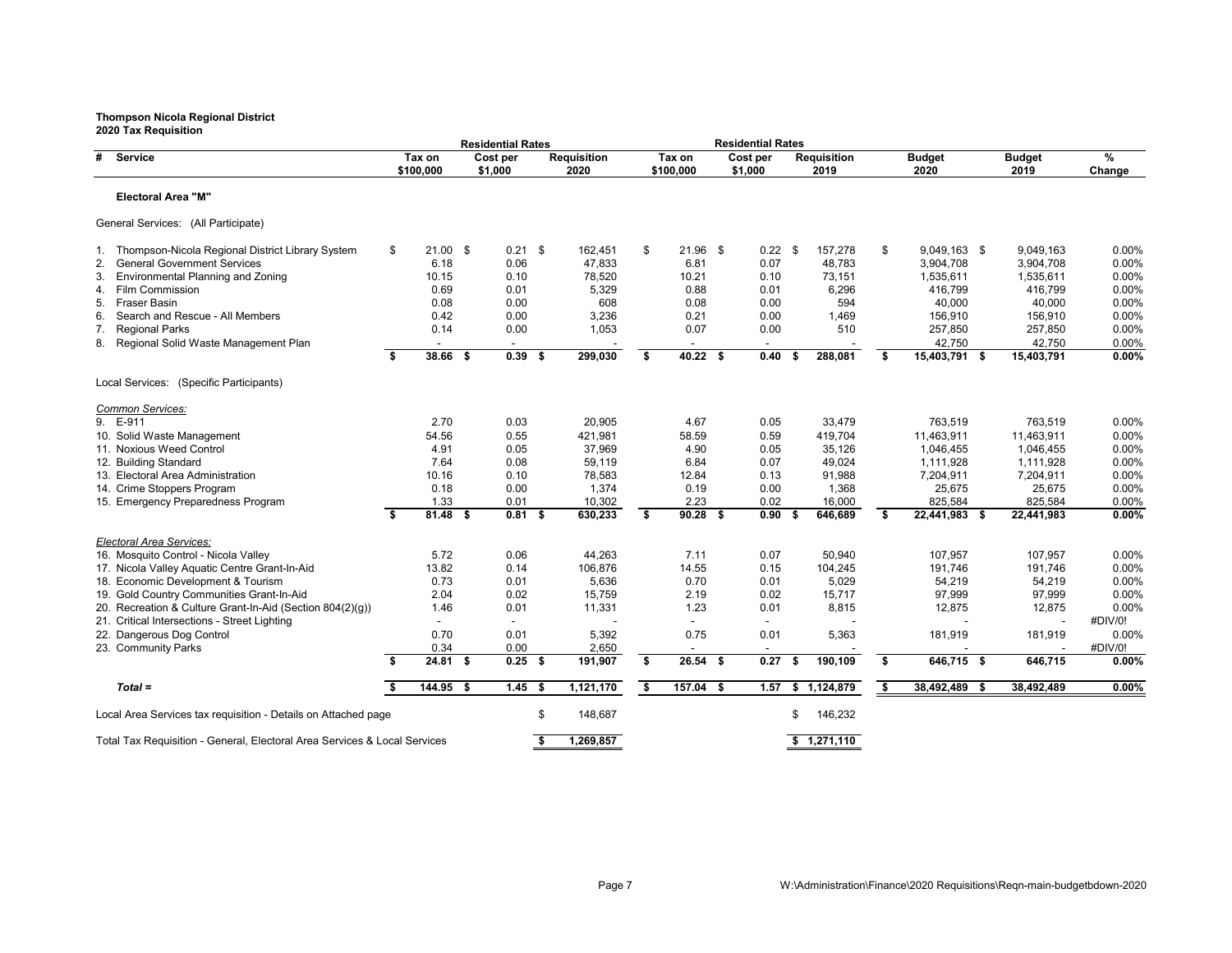|                                                                                                                                                                                                                                                                                                                            |    |                                                             |      | <b>Residential Rates</b>                                         |      |                                                                   |    |                                                             |      | <b>Residential Rates</b>                                  |      |                                                                    |                                                                                                   |   |                                                                                          |                                                                      |
|----------------------------------------------------------------------------------------------------------------------------------------------------------------------------------------------------------------------------------------------------------------------------------------------------------------------------|----|-------------------------------------------------------------|------|------------------------------------------------------------------|------|-------------------------------------------------------------------|----|-------------------------------------------------------------|------|-----------------------------------------------------------|------|--------------------------------------------------------------------|---------------------------------------------------------------------------------------------------|---|------------------------------------------------------------------------------------------|----------------------------------------------------------------------|
| #<br>Service                                                                                                                                                                                                                                                                                                               |    | Tax on<br>\$100,000                                         |      | Cost per<br>\$1,000                                              |      | <b>Requisition</b><br>2020                                        |    | Tax on<br>\$100,000                                         |      | Cost per<br>\$1,000                                       |      | <b>Requisition</b><br>2019                                         | <b>Budget</b><br>2020                                                                             |   | <b>Budget</b><br>2019                                                                    | %<br>Change                                                          |
| <b>Electoral Area "N"</b>                                                                                                                                                                                                                                                                                                  |    |                                                             |      |                                                                  |      |                                                                   |    |                                                             |      |                                                           |      |                                                                    |                                                                                                   |   |                                                                                          |                                                                      |
| General Services: (All Participate)                                                                                                                                                                                                                                                                                        |    |                                                             |      |                                                                  |      |                                                                   |    |                                                             |      |                                                           |      |                                                                    |                                                                                                   |   |                                                                                          |                                                                      |
| 1. Thompson-Nicola Regional District Library System<br><b>General Government Services</b><br>2.<br>Environmental Planning and Zoning<br>3.<br><b>Film Commission</b><br>4.<br><b>Fraser Basin</b><br>5.<br>6.<br>Search and Rescue - All Members<br><b>Regional Parks</b><br>7.<br>8. Regional Solid Waste Management Plan | \$ | $21.25$ \$<br>6.26<br>10.27<br>0.70<br>0.08<br>0.42<br>0.14 |      | $0.21$ \$<br>0.06<br>0.10<br>0.01<br>0.00<br>0.00<br>0.00        |      | 133,800<br>39.397<br>64,672<br>4,389<br>501<br>2,665<br>868       | \$ | $22.23$ \$<br>6.89<br>10.33<br>0.89<br>0.08<br>0.21<br>0.07 |      | $0.22$ \$<br>0.07<br>0.10<br>0.01<br>0.00<br>0.00<br>0.00 |      | 132,066<br>40.965<br>61,402<br>5,285<br>499<br>1,233<br>428        | \$<br>9,049,163 \$<br>3,904,708<br>1,535,611<br>416,799<br>40,000<br>156,910<br>257,850<br>42,750 |   | 9,049,163<br>3,904,708<br>1,535,611<br>416,799<br>40,000<br>156,910<br>257,850<br>42,750 | 0.00%<br>0.00%<br>0.00%<br>0.00%<br>0.00%<br>0.00%<br>0.00%<br>0.00% |
|                                                                                                                                                                                                                                                                                                                            | \$ | $39.12$ \$                                                  |      | $0.39$ \$                                                        |      | 246,292                                                           | S. | $40.70$ \$                                                  |      | 0.41                                                      | -\$  | 241,878                                                            | \$<br>15,403,791 \$                                                                               |   | 15,403,791                                                                               | 0.00%                                                                |
| Local Services: (Specific Participants)<br>Common Services:                                                                                                                                                                                                                                                                |    |                                                             |      |                                                                  |      |                                                                   |    |                                                             |      |                                                           |      |                                                                    |                                                                                                   |   |                                                                                          |                                                                      |
| 9.<br>E-911<br>10. Solid Waste Management<br>11. Noxious Weed Control<br>12. Building Standard<br>13. Electoral Area Administration<br>14. Crime Stoppers Program<br>15. Emergency Preparedness Program                                                                                                                    |    | 2.73<br>55.20<br>4.97<br>7.73<br>10.28<br>0.18<br>1.35      |      | 0.03<br>0.55<br>0.05<br>0.08<br>0.10<br>0.00<br>0.01             |      | 17,218<br>347,557<br>31,270<br>48,690<br>64,721<br>1,132<br>8,485 |    | 4.73<br>59.32<br>4.96<br>6.93<br>13.00<br>0.19<br>2.26      |      | 0.05<br>0.59<br>0.05<br>0.07<br>0.13<br>0.00<br>0.02      |      | 28,104<br>352,483<br>29.484<br>41,151<br>77,214<br>1,148<br>13,430 | 763,519<br>11,463,911<br>1.046.455<br>1,111,928<br>7,204,911<br>25,675<br>825,584                 |   | 763,519<br>11,463,911<br>1,046,455<br>1,111,928<br>7,204,911<br>25,675<br>825,584        | 0.00%<br>0.00%<br>0.00%<br>0.00%<br>0.00%<br>0.00%<br>0.00%          |
|                                                                                                                                                                                                                                                                                                                            | s. | 82.44 S                                                     |      | 0.82 <sup>5</sup>                                                |      | 519,073                                                           | \$ | 91.39S                                                      |      | 0.91S                                                     |      | 543,014                                                            | \$<br>22,441,983 \$                                                                               |   | 22,441,983                                                                               | 0.00%                                                                |
| Electoral Area Services:<br>16. Mosquito Control - Nicola Valley<br>17. Nicola Valley Aquatic Centre Grant-In-Aid<br>18. Recreation & Culture Grant-In-Aid (Section 804(2)(g))<br>19. Economic Development & Tourism<br>20. Gold Country Communities Grant-In-Aid<br>21. Critical Intersections - Street Lighting          |    | 4.71<br>13.98<br>1.98<br>0.21<br>2.06<br>$\blacksquare$     |      | 0.05<br>0.14<br>0.02<br>0.00<br>0.02<br>$\overline{\phantom{a}}$ |      | 36.457<br>88,025<br>12,440<br>1,291<br>12,980                     |    | 5.97<br>14.73<br>1.88<br>0.22<br>2.22<br>$\blacksquare$     |      | 0.06<br>0.15<br>0.02<br>0.00<br>0.02<br>$\blacksquare$    |      | 42.759<br>87,501<br>11,178<br>1,290<br>13,192                      | 107.957<br>191,746<br>12,875<br>57,150<br>97,999                                                  |   | 107.957<br>191,746<br>12,875<br>57,150<br>97,999                                         | 0.00%<br>0.00%<br>0.00%<br>0.00%<br>0.00%<br>#DIV/0!                 |
| 22. Dangerous Dog Control<br>23. Alternative Waste Collection<br>24. Community Park                                                                                                                                                                                                                                        |    | 0.71<br>4.76<br>0.03                                        |      | 0.01<br>0.05<br>0.00                                             |      | 4,441<br>29,988<br>165                                            |    | 0.76<br>4.10<br>0.03                                        |      | 0.01<br>0.04<br>0.00                                      |      | 4,502<br>24,376<br>165                                             | 24,400<br>4,165                                                                                   |   | 24,400<br>4,165                                                                          | #DIV/0!<br>0.00%<br>0.00%                                            |
|                                                                                                                                                                                                                                                                                                                            | \$ | $28.44$ \$                                                  |      | $0.28$ \$                                                        |      | 185,787                                                           | \$ | $29.91$ \$                                                  |      | 0.30                                                      | - \$ | 184,963                                                            | \$<br>496,292 \$                                                                                  |   | 496,292                                                                                  | $0.00\%$                                                             |
| $Total =$                                                                                                                                                                                                                                                                                                                  | \$ | 150.00                                                      | - \$ | 1.51                                                             | - \$ | 951,152                                                           | \$ | 162.00                                                      | - \$ | 1.63                                                      |      | 969,855                                                            | \$<br>38,342,066                                                                                  | S | 38.342.066                                                                               | 0.00%                                                                |
| Local Area Services tax requisition - Details on Attached page                                                                                                                                                                                                                                                             |    |                                                             |      |                                                                  | \$   | 136,031                                                           |    |                                                             |      |                                                           | \$   | 134,805                                                            |                                                                                                   |   |                                                                                          |                                                                      |
| Total Tax Requisition - General, Electoral Area Services & Local Services                                                                                                                                                                                                                                                  |    |                                                             |      |                                                                  | Ŝ.   | 1,087,182                                                         |    |                                                             |      |                                                           |      | \$1.104.660                                                        |                                                                                                   |   |                                                                                          |                                                                      |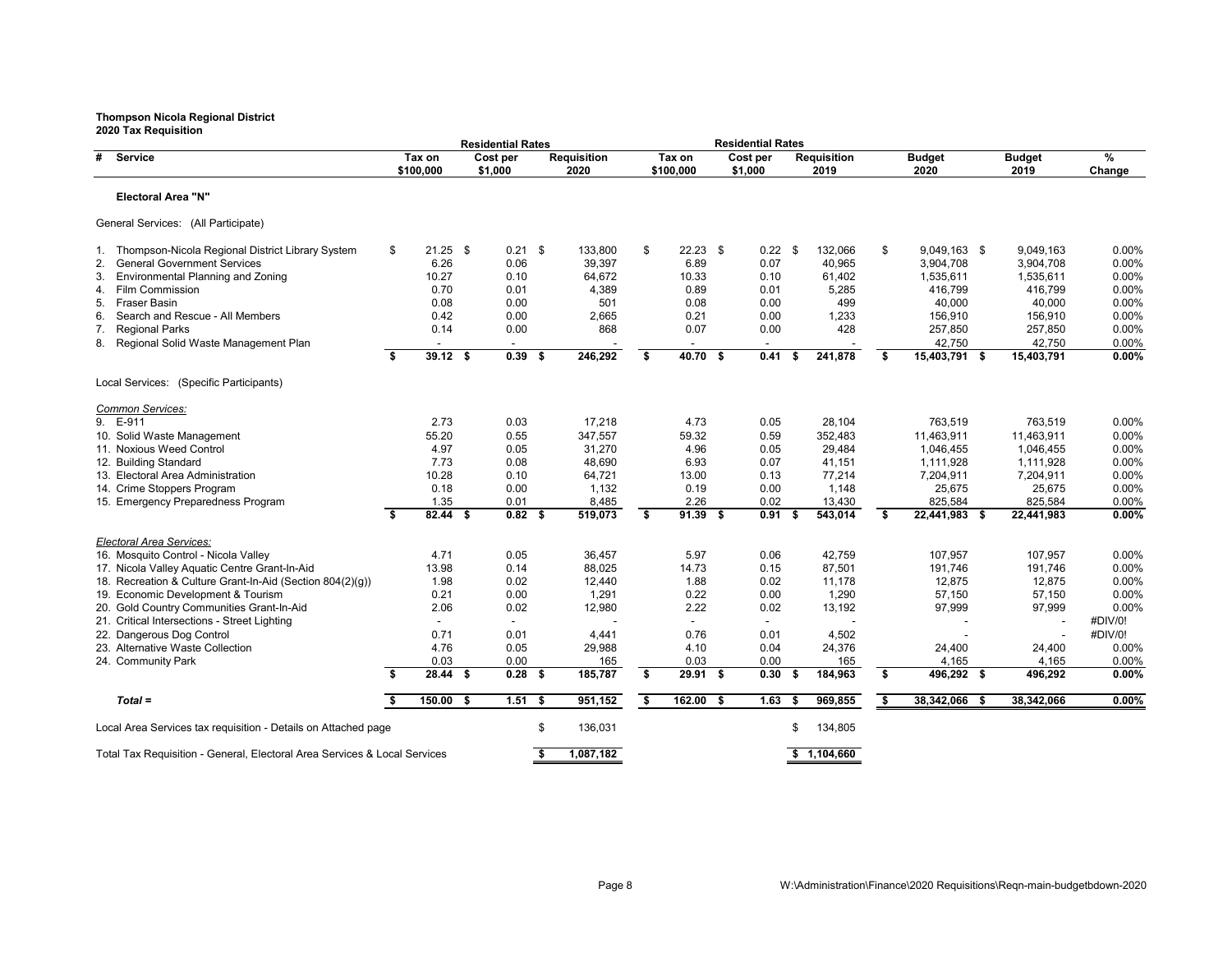| 2020 Tax Requisition                                                      |    |                     |      | <b>Residential Rates</b> |     |                            |                         |                     | <b>Residential Rates</b> |      |                            |                                  |      |                       |             |
|---------------------------------------------------------------------------|----|---------------------|------|--------------------------|-----|----------------------------|-------------------------|---------------------|--------------------------|------|----------------------------|----------------------------------|------|-----------------------|-------------|
| #<br>Service                                                              |    | Tax on<br>\$100,000 |      | Cost per<br>\$1,000      |     | <b>Requisition</b><br>2020 |                         | Tax on<br>\$100,000 | Cost per<br>\$1,000      |      | <b>Requisition</b><br>2019 | <b>Budget</b><br>2020            |      | <b>Budget</b><br>2019 | %<br>Change |
| <b>Electoral Area "O"</b>                                                 |    |                     |      |                          |     |                            |                         |                     |                          |      |                            |                                  |      |                       |             |
| General Services: (All Participate)                                       |    |                     |      |                          |     |                            |                         |                     |                          |      |                            |                                  |      |                       |             |
| 1. Thompson-Nicola Regional District Library System                       | \$ | $20.02$ \$          |      | $0.20$ \$                |     | 117,789                    | \$                      | 20.97 \$            | 0.21                     | -\$  | 113,643                    | \$<br>9,049,163 \$               |      | 9,049,163             | 0.00%       |
| <b>General Government Services</b><br>2.                                  |    | 5.90                |      | 0.06                     |     | 34,687                     |                         | 6.51                | 0.07                     |      | 35,269                     | 3,904,708                        |      | 3,904,708             | 0.00%       |
| Environmental Planning and Zoning<br>3.                                   |    | 9.68                |      | 0.10                     |     | 56,935                     |                         | 9.74                | 0.10                     |      | 52,811                     | 1,535,611                        |      | 1,535,611             | 0.00%       |
| Film Commission<br>4.                                                     |    | 0.66                |      | 0.01                     |     | 3,864                      |                         | 0.84                | 0.01                     |      | 4,547                      | 416,799                          |      | 416,799               | 0.00%       |
| <b>Fraser Basin</b><br>5.                                                 |    | 0.07                |      | 0.00                     |     | 441                        |                         | 0.08                | 0.00                     |      | 429                        | 40,000                           |      | 40,000                | 0.00%       |
| Search and Rescue - All Members<br>6.                                     |    | 0.40                |      | 0.00                     |     | 2,347                      |                         | 0.20                | 0.00                     |      | 1,061                      | 156,910                          |      | 156,910               | 0.00%       |
| <b>Regional Parks</b><br>7.                                               |    | 0.13                |      | 0.00                     |     | 764                        |                         | 0.07                | 0.00                     |      | 369                        | 257,850                          |      | 257,850               | 0.00%       |
| Regional Solid Waste Management Plan<br>8.                                |    |                     |      |                          |     |                            |                         |                     |                          |      |                            | 42,750                           |      | 42,750                | 0.00%       |
|                                                                           | \$ | $36.86$ \$          |      | 0.37                     | -\$ | 216,827                    | $\overline{\mathbf{s}}$ | $38.40$ \$          | 0.38                     | \$   | 208,129                    | \$<br>15,403,791 \$              |      | 15,403,791            | $0.00\%$    |
| Local Services: (Specific Participants)                                   |    |                     |      |                          |     |                            |                         |                     |                          |      |                            |                                  |      |                       |             |
| Common Services:                                                          |    |                     |      |                          |     |                            |                         |                     |                          |      |                            |                                  |      |                       |             |
| 9. E-911                                                                  |    | 2.58                |      | 0.03                     |     | 15,157                     |                         | 4.46                | 0.04                     |      | 24,166                     | 763,519                          |      | 763,519               | 0.00%       |
| 10. Solid Waste Management                                                |    | 52.01               |      | 0.52                     |     | 305,967                    |                         | 55.95               | 0.56                     |      | 303,227                    | 11,463,911                       |      | 11,463,911            | 0.00%       |
| 11. Noxious Weed Control                                                  |    | 4.68                |      | 0.05                     |     | 27,530                     |                         | 4.68                | 0.05                     |      | 25,354                     | 1,046,455                        |      | 1,046,455             | 0.00%       |
| 12. Building Standard                                                     |    | 7.29                |      | 0.07                     |     | 42,866                     |                         | 6.53                | 0.07                     |      | 35,386                     | 1.111.928                        |      | 1,111,928             | 0.00%       |
| 13. Electoral Area Administration                                         |    | 9.69                |      | 0.10                     |     | 56,979                     |                         | 12.25               | 0.12                     |      | 66,397                     | 7,204,911                        |      | 7,204,911             | 0.00%       |
| 14. Crime Stoppers Program                                                |    | 0.17                |      | 0.00                     |     | 996                        |                         | 0.18                | 0.00                     |      | 987                        | 25,675                           |      | 25,675                | 0.00%       |
| 15. Emergency Preparedness Program                                        |    | 1.27                |      | 0.01                     |     | 7,470                      |                         | 2.13                | 0.02                     |      | 11,551                     | 825,584                          |      | 825,584               | 0.00%       |
|                                                                           | \$ | $77.68$ \$          |      | $0.78$ \$                |     | 456,965                    | \$                      | $86.17$ \$          | 0.86                     | - \$ | 467,068                    | \$<br>$\overline{22,441,983}$ \$ |      | 22,441,983            | 0.00%       |
| Electoral Area Services:                                                  |    |                     |      |                          |     |                            |                         |                     |                          |      |                            |                                  |      |                       |             |
| 16. Mosquito Control - North                                              |    | 10.44               |      | 0.10                     |     | 61,429                     |                         | 12.66               | 0.13                     |      | 68,620                     | 134,710                          |      | 134,710               | 0.00%       |
| 17. Television                                                            |    |                     |      |                          |     |                            |                         |                     |                          |      |                            |                                  |      |                       | #DIV/0!     |
| 18. Cemeteries                                                            |    | 0.83                |      | 0.01                     |     | 4,860                      |                         | 0.89                | 0.01                     |      | 4,823                      | 19,189                           |      | 19,189                | 0.00%       |
| 19. Search and Rescue Grants-in-aid                                       |    | 1.19                |      | 0.01                     |     | 7,009                      |                         | 1.30                | 0.01                     |      | 7,044                      | 19,570                           |      | 19,570                | 0.00%       |
| 20. Community Parks                                                       |    | 0.85                |      | 0.01                     |     | 4,986                      |                         | 1.05                | 0.01                     |      | 5,676                      | 12,748                           |      | 12,748                | 0.00%       |
| 21. Septage Disposal Service                                              |    |                     |      |                          |     |                            |                         |                     |                          |      |                            |                                  |      |                       | #DIV/0!     |
| 22. Recreation & Culture Grant-In-Aid (Section 804(2)(g))                 |    | 1.20                |      | 0.01                     |     | 7,075                      |                         | 1.23                | 0.01                     |      | 6,660                      | 12,875                           |      | 12,875                | $0.00\%$    |
| 23. Economic Development & Tourism                                        |    | 0.03                |      | 0.00                     |     | 150                        |                         | 1.63                | 0.02                     |      | 8,808                      | 80,150                           |      | 80,150                | $0.00\%$    |
| 24. Critical Intersections - Street Lighting                              |    |                     |      |                          |     |                            |                         | $\blacksquare$      |                          |      |                            |                                  |      |                       | #DIV/0!     |
| 25. Dangerous Dog                                                         |    | 0.66                |      | 0.01                     |     | 3,909                      |                         | 0.71                | 0.01                     |      | 3,871                      |                                  |      | 181,919               | $-100.00\%$ |
|                                                                           | s. | 15.20               | - \$ | $0.15$ \$                |     | 89,418                     | \$                      | 19.47 S             | 0.19                     | -\$  | 105,502                    | \$<br>$279,242$ \$               |      | 461,161               | $-39.45%$   |
| $Total =$                                                                 | \$ | $129.74$ \$         |      | 1.30                     | -\$ | 763,210                    | \$                      | 144.04 \$           | 1.44                     | -9   | 780,699                    | \$<br>38,125,016                 | - \$ | 38,306,935            | $-0.47%$    |
| Local Area Services tax requisition - Details on Attached page            |    |                     |      |                          | \$  | 213,253                    |                         |                     |                          | \$   | 229,393                    |                                  |      |                       |             |
| Total Tax Requisition - General, Electoral Area Services & Local Services |    |                     |      |                          | S,  | 976.463                    |                         |                     |                          |      | \$1.010.092                |                                  |      |                       |             |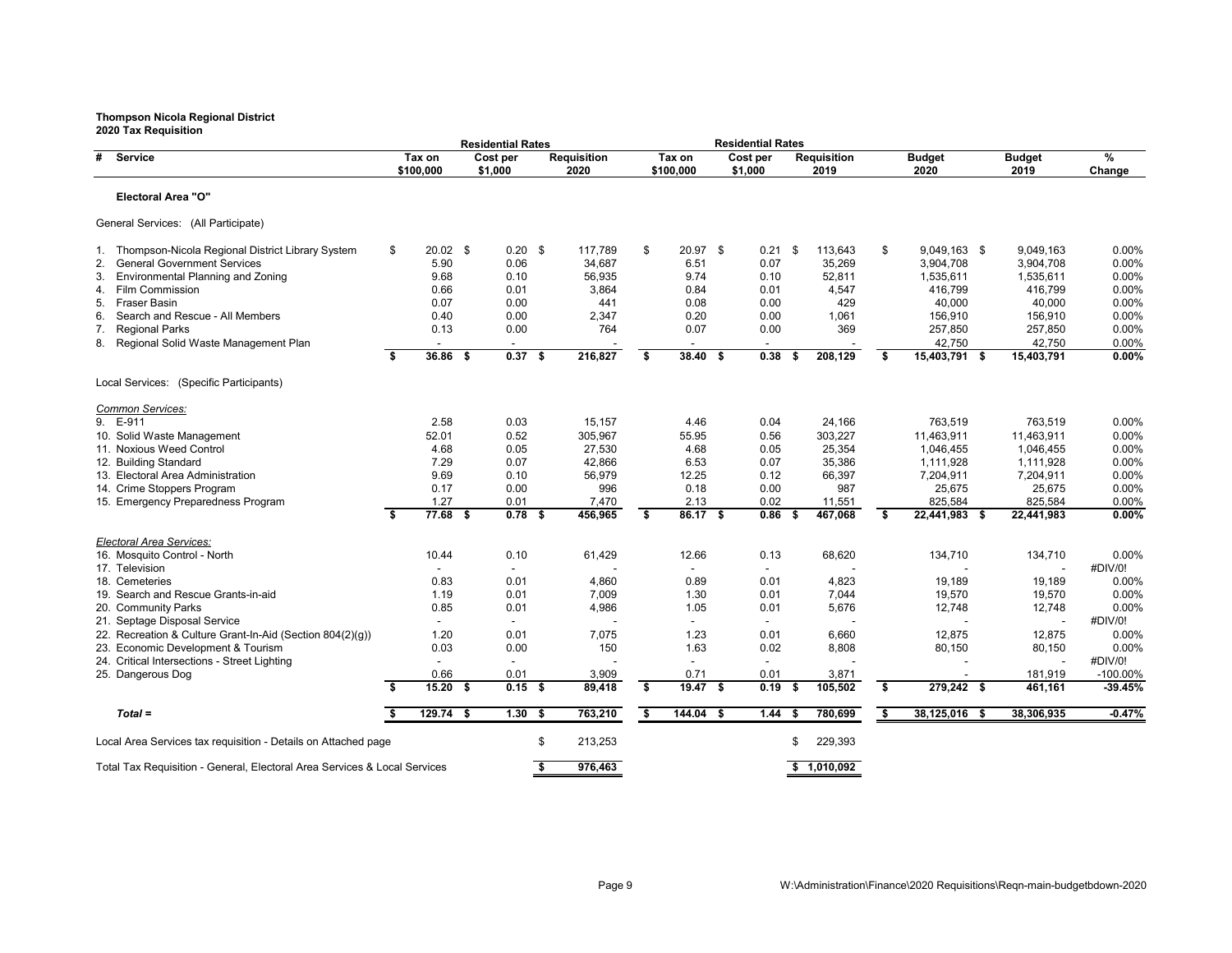|          | 2020 Tax Requisition                                                                            |    |                     |      | <b>Residential Rates</b>  |      |                            |    |                     | <b>Residential Rates</b> |      |                            |                                |                       |                |
|----------|-------------------------------------------------------------------------------------------------|----|---------------------|------|---------------------------|------|----------------------------|----|---------------------|--------------------------|------|----------------------------|--------------------------------|-----------------------|----------------|
| #        | Service                                                                                         |    | Tax on<br>\$100,000 |      | Cost per<br>\$1,000       |      | <b>Requisition</b><br>2020 |    | Tax on<br>\$100,000 | Cost per<br>\$1,000      |      | <b>Requisition</b><br>2019 | <b>Budget</b><br>2020          | <b>Budget</b><br>2019 | %<br>Change    |
|          | <b>Electoral Area "P"</b>                                                                       |    |                     |      |                           |      |                            |    |                     |                          |      |                            |                                |                       |                |
|          | General Services: (All Participate)                                                             |    |                     |      |                           |      |                            |    |                     |                          |      |                            |                                |                       |                |
|          | 1. Thompson-Nicola Regional District Library System                                             | \$ | $20.02$ \$          |      | $0.20$ \$                 |      | 218,532                    | \$ | $20.95$ \$          | $0.21$ \$                |      | 214,995                    | \$<br>9,049,163 \$             | 9,049,163             | 0.00%          |
| 2.       | <b>General Government Services</b>                                                              |    | 5.90                |      | 0.06                      |      | 64,359                     |    | 6.50                | 0.06                     |      | 66.711                     | 3,904,708                      | 3,904,708             | 0.00%          |
| 3.       | Environmental Planning and Zoning                                                               |    | 9.68                |      | 0.10                      |      | 105,653                    |    | 9.74                | 0.10                     |      | 100,020                    | 1,535,611                      | 1,535,611             | 0.00%          |
| 4.       | Film Commission                                                                                 |    | 0.66                |      | 0.01                      |      | 7,169                      |    | 0.84                | 0.01                     |      | 8,607                      | 416,799                        | 416,799               | 0.00%          |
| 5.       | <b>Fraser Basin</b>                                                                             |    | 0.08                |      | 0.00                      |      | 819                        |    | 0.08                | 0.00                     |      | 812                        | 40,000                         | 40,000                | 0.00%          |
| 6.       | Search and Rescue - All Members                                                                 |    | 0.40                |      | 0.00                      |      | 4,354                      |    | 0.20                | 0.00                     |      | 2,009                      | 156,910                        | 156,910               | 0.00%          |
| 7.       | <b>Regional Parks</b>                                                                           |    | 0.13                |      | 0.00                      |      | 1,417                      |    | 0.07                | 0.00                     |      | 698                        | 257,850                        | 257,850               | 0.00%          |
| 8.       | Regional Solid Waste Management Plan                                                            |    |                     |      |                           |      |                            |    |                     |                          |      |                            | 42,750                         | 42,750                | 0.00%          |
|          |                                                                                                 | s. | 36.86               | - \$ | 0.37S                     |      | 402,303                    | Ŝ. | 38.37S              | 0.38                     |      | 393,852                    | \$<br>15,403,791 \$            | 15,403,791            | 0.00%          |
|          | Local Services: (Specific Participants)                                                         |    |                     |      |                           |      |                            |    |                     |                          |      |                            |                                |                       |                |
|          | Common Services:                                                                                |    |                     |      |                           |      |                            |    |                     |                          |      |                            |                                |                       |                |
| 9. E-911 |                                                                                                 |    | 2.58                |      | 0.03                      |      | 28,123                     |    | 4.46                | 0.04                     |      | 45.767                     | 763,519                        | 763,519               | 0.00%          |
|          | 10. Solid Waste Management                                                                      |    | 52.01               |      | 0.52                      |      | 567,657                    |    | 55.90               | 0.56                     |      | 573,799                    | 11,463,911                     | 11,463,911            | 0.00%          |
|          | 11. Noxious Weed Control                                                                        |    | 4.68                |      | 0.05                      |      | 51,075                     |    | 4.68                | 0.05                     |      | 48,016                     | 1.046.455                      | 1,046,455             | 0.00%          |
|          | 12. Building Standard                                                                           |    | 7.29                |      | 0.07                      |      | 79,526                     |    | 6.53                | 0.07                     |      | 67.014                     | 1,111,928                      | 1,111,928             | 0.00%          |
|          | 13. Electoral Area Administration                                                               |    | 9.69                |      | 0.10                      |      | 105,707                    |    | 12.25               | 0.12                     |      | 125,744                    | 7,204,911                      | 7,204,911             | 0.00%          |
|          | 14. Crime Stoppers Program                                                                      |    | 0.17                |      | 0.00                      |      | 1,848                      |    | 0.18                | 0.00                     |      | 1,870                      | 25,675                         | 25,675                | 0.00%          |
|          | 15. Emergency Preparedness Program                                                              | \$ | 1.27<br>$77.68$ \$  |      | 0.01<br>0.78 <sup>5</sup> |      | 13,860<br>847,796          | S. | 2.13<br>86.13 \$    | 0.02<br>$0.86-5$         |      | 21,875<br>884,085          | \$<br>825,584<br>22,441,983 \$ | 825,584<br>22,441,983 | 0.00%<br>0.00% |
|          |                                                                                                 |    |                     |      |                           |      |                            |    |                     |                          |      |                            |                                |                       |                |
|          | Electoral Area Services:                                                                        |    |                     |      |                           |      |                            |    |                     |                          |      |                            |                                |                       |                |
|          | 16. Recreation & Culture Grant-In-Aid (Section 804(2)(q))<br>17. Economic Development & Tourism |    | 0.80<br>0.66        |      | 0.01<br>0.01              |      | 8,729<br>7,175             |    | 0.53<br>0.06        | 0.01<br>0.00             |      | 5,441<br>598               | 12,875<br>12,150               | 12,875<br>12,150      | 0.00%<br>0.00% |
|          | 18. Critical Intersections - Street Lighting                                                    |    |                     |      |                           |      |                            |    |                     |                          |      |                            |                                |                       | #DIV/0!        |
|          | 19. Alternative Waste Collection                                                                |    | 3.19                |      | 0.03                      |      | 34,795                     |    | 4.33                | 0.04                     |      | 44,399                     | 44,550                         | 44,550                | 0.00%          |
|          | 20. Dangerous Dog Control                                                                       |    | 1.76                |      | 0.02                      |      | 19,193                     |    | 1.87                | 0.02                     |      | 19,194                     | 24,400                         | 24,400                | 0.00%          |
|          |                                                                                                 | s. | 6.40 S              |      | $0.06-5$                  |      | 69,892                     | \$ | 6.78 <sup>5</sup>   | 0.07                     | - \$ | 69,632                     | \$<br>93,975 \$                | 93,975                | 0.00%          |
|          |                                                                                                 |    |                     |      |                           |      |                            |    |                     |                          |      |                            |                                |                       |                |
|          | $Total =$                                                                                       | \$ | $120.94$ \$         |      | 1.21                      | - \$ | 1,319,991                  | \$ | $131.29$ \$         | 1.31                     |      | \$1,347,569                | \$<br>37,939,749 \$            | 37,939,749            | $0.00\%$       |
|          | Local Area Services tax requisition - Details on Attached page                                  |    |                     |      |                           | \$   | 468,776                    |    |                     |                          | \$   | 480,656                    |                                |                       |                |
|          | Total Tax Requisition - General, Electoral Area Services & Local Services                       |    |                     |      |                           | \$   | 1,788,767                  |    |                     |                          |      | \$1.828.225                |                                |                       |                |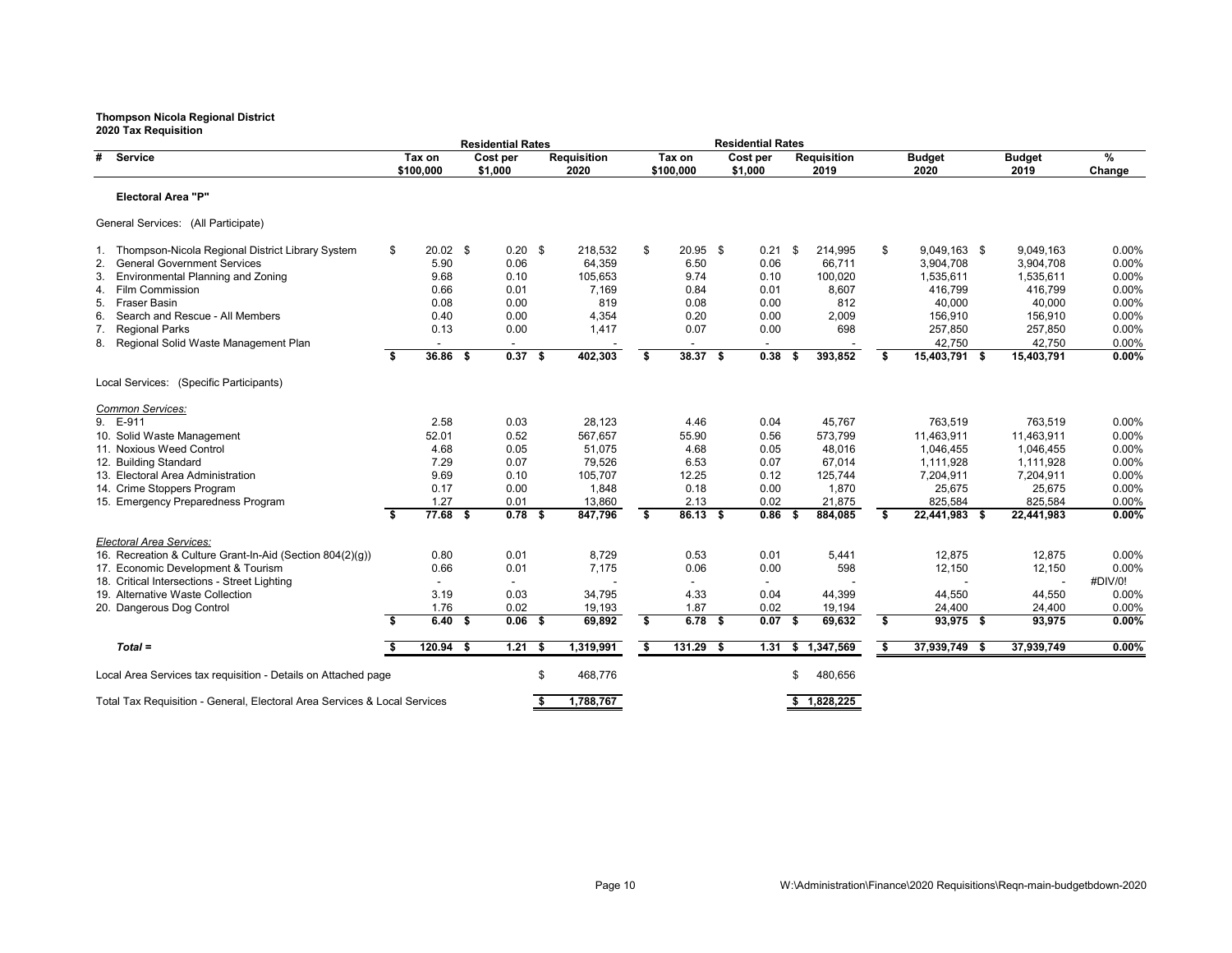|   |                        |                                                                     | <b>Residential Rates</b> |             | <b>Residential Rates</b> |
|---|------------------------|---------------------------------------------------------------------|--------------------------|-------------|--------------------------|
| # | <b>Service</b>         | Location                                                            | <b>Requisition</b>       |             | <b>Requisition</b>       |
|   |                        |                                                                     | 2020                     |             | 2019                     |
|   |                        | Services in Vavenby local improvement Area of Clearwater Boundaries |                          |             |                          |
|   | Vavenby Fire Dept      |                                                                     |                          | 25,093      | 36,057                   |
|   | Vavenby Community hall |                                                                     |                          | 7,589       | 12,477                   |
|   | Vavenby Water system   |                                                                     |                          | 330         | 330                      |
|   | $Total =$              |                                                                     |                          | $33,012$ \$ | 48,864                   |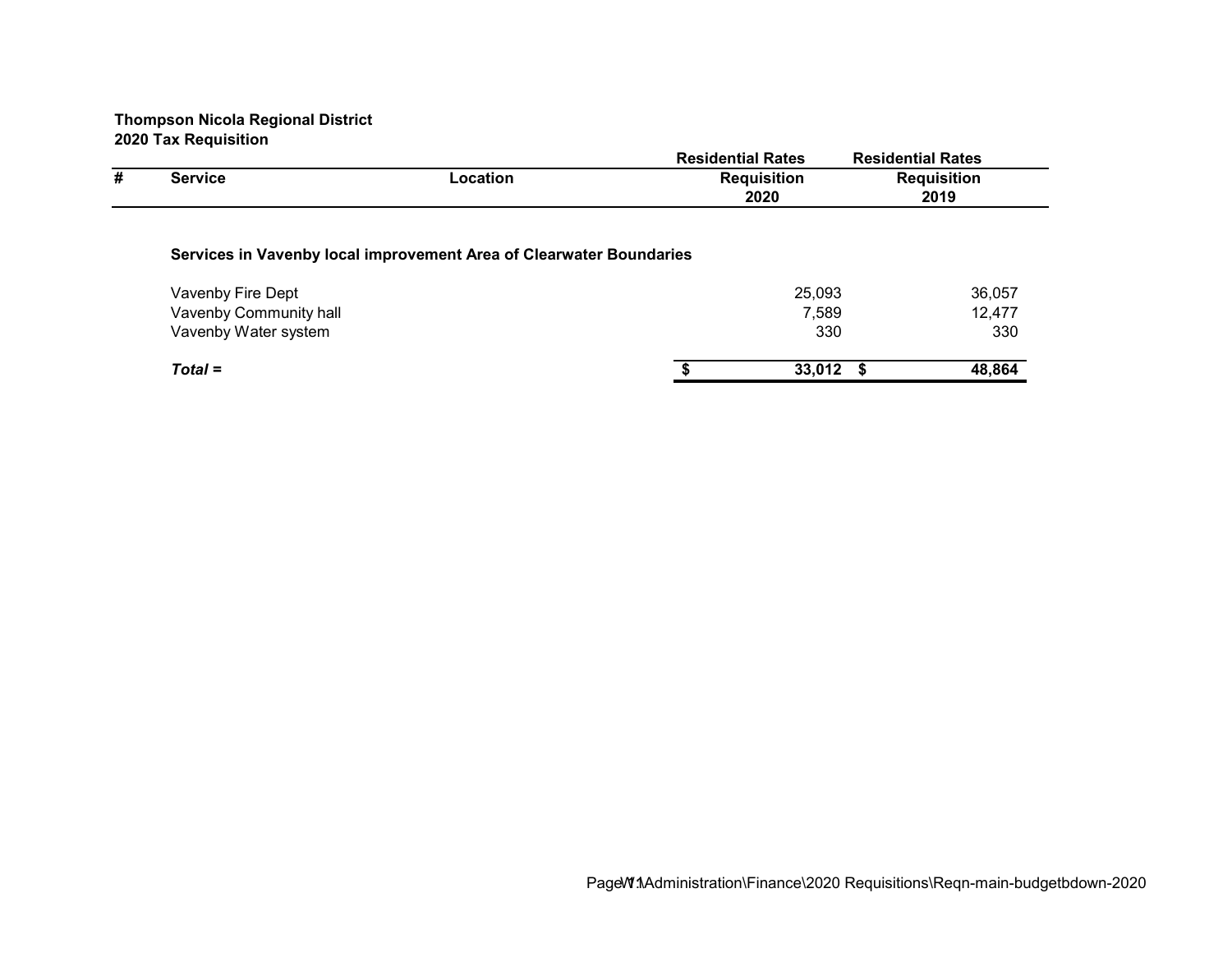|     |                                 |                          | <b>Residential Rates</b>   |      | <b>Residential Rates</b>   |
|-----|---------------------------------|--------------------------|----------------------------|------|----------------------------|
| #   | <b>Service</b>                  | Location                 | <b>Requisition</b><br>2020 |      | <b>Requisition</b><br>2019 |
|     | <b>Electoral Area "A"</b>       |                          |                            |      |                            |
| 1.  | North Thompson Sportsplex       | - Most of Area "A"       | \$<br>174,801              | - \$ | 170,006                    |
| 2.  | Fire Protection - Blackpool     | Blackpool<br>$\sim$      | 156,326                    |      | 155,742                    |
| 3.  | Fire Protection - Vavenby       | - Vavenby                | 138,210                    |      | 100,709                    |
| 4.  | Septage Disposal Service        | All but Clearwater<br>÷. |                            |      |                            |
| 5.  | <b>Vavenby Community Hall</b>   | - Vavenby                | 32,427                     |      | 27,109                     |
| 6.  | <b>Transit Service</b>          | Clearwater<br>÷.         | 39,409                     |      | 38,021                     |
| 7.  | Street Lighting - Vavenby       | - Vavenby                | 10,388                     |      | 10,045                     |
| 8.  | Upper Clearwater Hall           | Clearwater<br>÷          | 5,000                      |      | 5,000                      |
| 9.  | Street Lighting- Blackpool      | Blackpool<br>۰           | 6,170                      |      | 8,615                      |
| 10. | Vavenby Waterworks              | - Vavenby                |                            |      |                            |
| 11. | Vavenby Waterworks              | - Vavenby                | 38,257                     |      | 38,257                     |
| 12. | <b>Blackpool Community Hall</b> | Blackpool<br>٠           | 10,000                     |      | 10,000                     |
| 13. | <b>Valley Connector Service</b> |                          | 5,128                      |      | 5,120                      |
|     | $Total =$                       |                          | 616,116                    | -\$  | 568,624                    |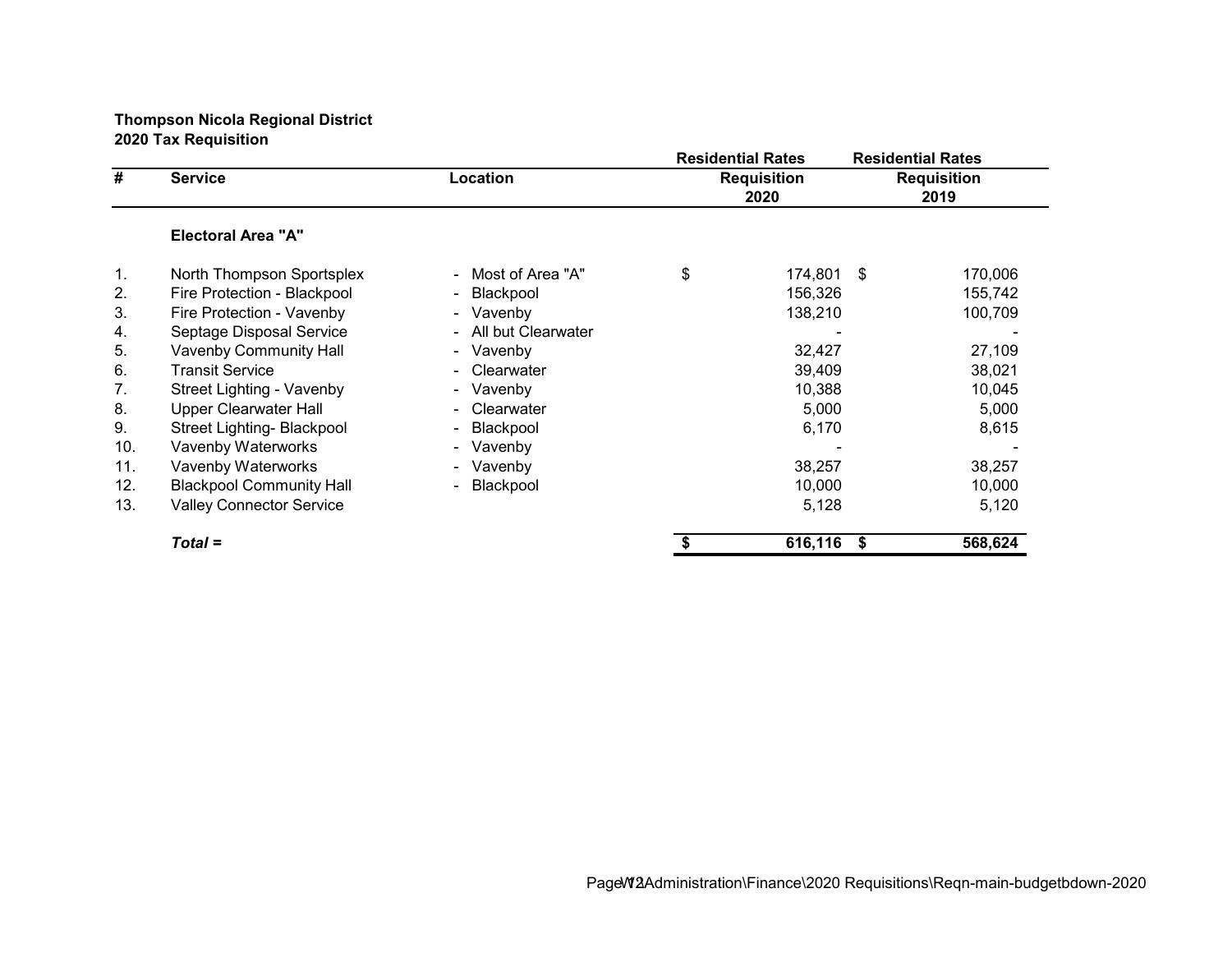|    |                              |              | <b>Residential Rates</b> | <b>Residential Rates</b> |
|----|------------------------------|--------------|--------------------------|--------------------------|
| #  | <b>Service</b>               | Location     | <b>Requisition</b>       | <b>Requisition</b>       |
|    |                              |              | 2020                     | 2019                     |
|    | <b>Electoral Area "B"</b>    |              |                          |                          |
| 1. | <b>Blue River Waterworks</b> | - Blue River | 32,400                   | 34,801                   |
| 2. | <b>Street Lighting</b>       | - Avola      | 8,819                    | 8,712                    |
|    | $Total =$                    |              | 41,219                   | 43,513                   |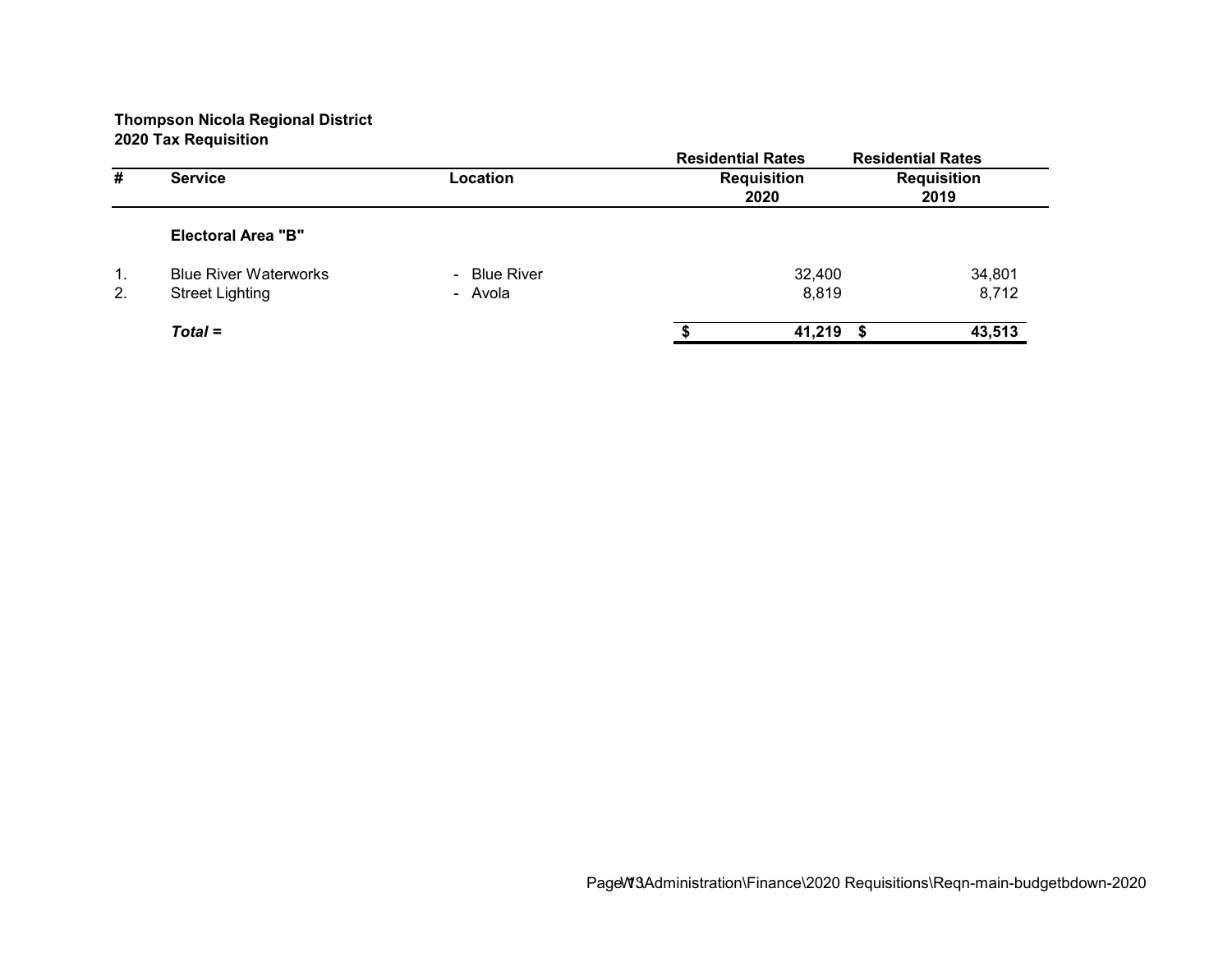|     |                              |                           | <b>Residential Rates</b> |                            | <b>Residential Rates</b>   |
|-----|------------------------------|---------------------------|--------------------------|----------------------------|----------------------------|
| #   | <b>Service</b>               | Location                  |                          | <b>Requisition</b><br>2020 | <b>Requisition</b><br>2019 |
|     | <b>Electoral Area "E"</b>    |                           |                          |                            |                            |
| 1.  | Cemeteries                   | Clinton<br>$\sim$         |                          | 5,665                      | 5,448                      |
| 2.  | Cemeteries                   | Clinton<br>$\sim$         |                          | 4,305                      | 4,188                      |
| 3.  | Television                   | Clinton<br>$\sim$         |                          |                            |                            |
| 4.  | Television                   | Clinton<br>$\blacksquare$ |                          |                            |                            |
| 5.  | Fire Protection Grant-In-Aid | Clinton<br>$\blacksquare$ |                          | 28,840                     | 28,325                     |
| 6.  | <b>Fire Protection</b>       | - South Green Lake        |                          | 114,380                    | 112,413                    |
| 7.  | <b>Fire Protection</b>       | - South Green Lake        |                          | 30,000                     | 30,000                     |
| 8.  | <b>Fire Protection</b>       | - 70 Mile House           |                          | 29,869                     | 30,470                     |
| 9.  | <b>Fire Protection</b>       | - Loon Lake               |                          | 135,221                    | 144,369                    |
| 10. | Waterworks                   | - Loon Lake               |                          | 9,360                      | 9,360                      |
|     | $Total =$                    |                           |                          | 357,640                    | 364,573<br>\$              |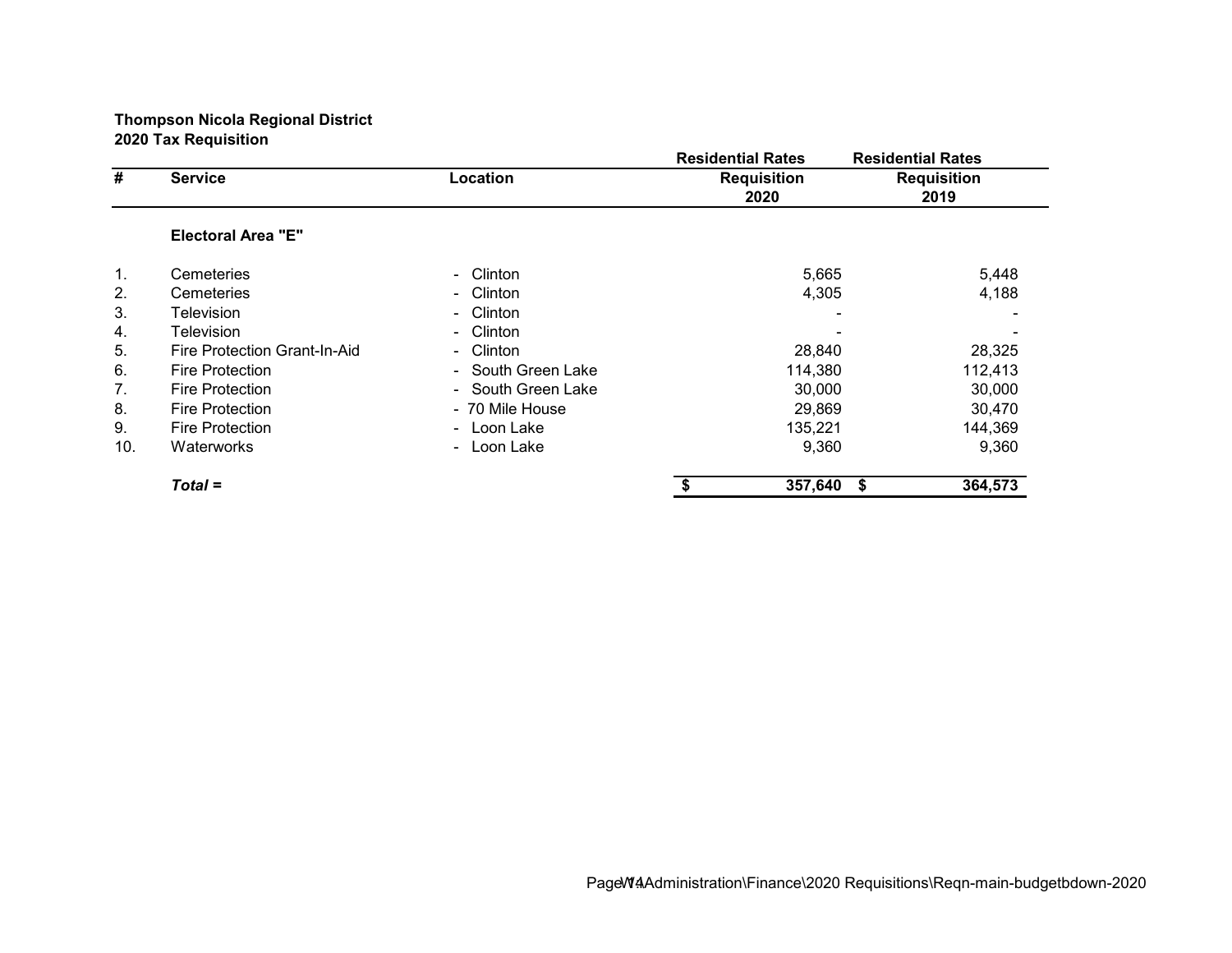|                |                                     |                  |                                                                                                               | <b>Residential Rates</b>   |
|----------------|-------------------------------------|------------------|---------------------------------------------------------------------------------------------------------------|----------------------------|
| #              | <b>Service</b>                      | Location         | <b>Residential Rates</b><br><b>Requisition</b><br>2020<br>6,911<br>7.246<br>25,160<br>38,692<br>105<br>74,660 | <b>Requisition</b>         |
|                |                                     |                  |                                                                                                               | 2019                       |
|                | <b>Electoral Area "I"</b>           |                  |                                                                                                               |                            |
| $\mathbf{1}$ . | Television                          | - Lytton         |                                                                                                               | 6,974                      |
| 2.             | Television                          | - Spences Bridge |                                                                                                               | 4,203                      |
| 3.             | <b>Fire Protection</b>              | - Ashcroft       |                                                                                                               | 23,100                     |
| 4.             | <b>Walhachin Waterworks</b>         | - Walhachin      |                                                                                                               | 38,692                     |
| 5.             | Thompson River Watershed Manageme - | Ashcroft         |                                                                                                               | 99                         |
| 6.             | Waterworks                          | - Spences Bridge |                                                                                                               | 74,660                     |
|                | $Total =$                           |                  |                                                                                                               | 147,728<br>152,774<br>- \$ |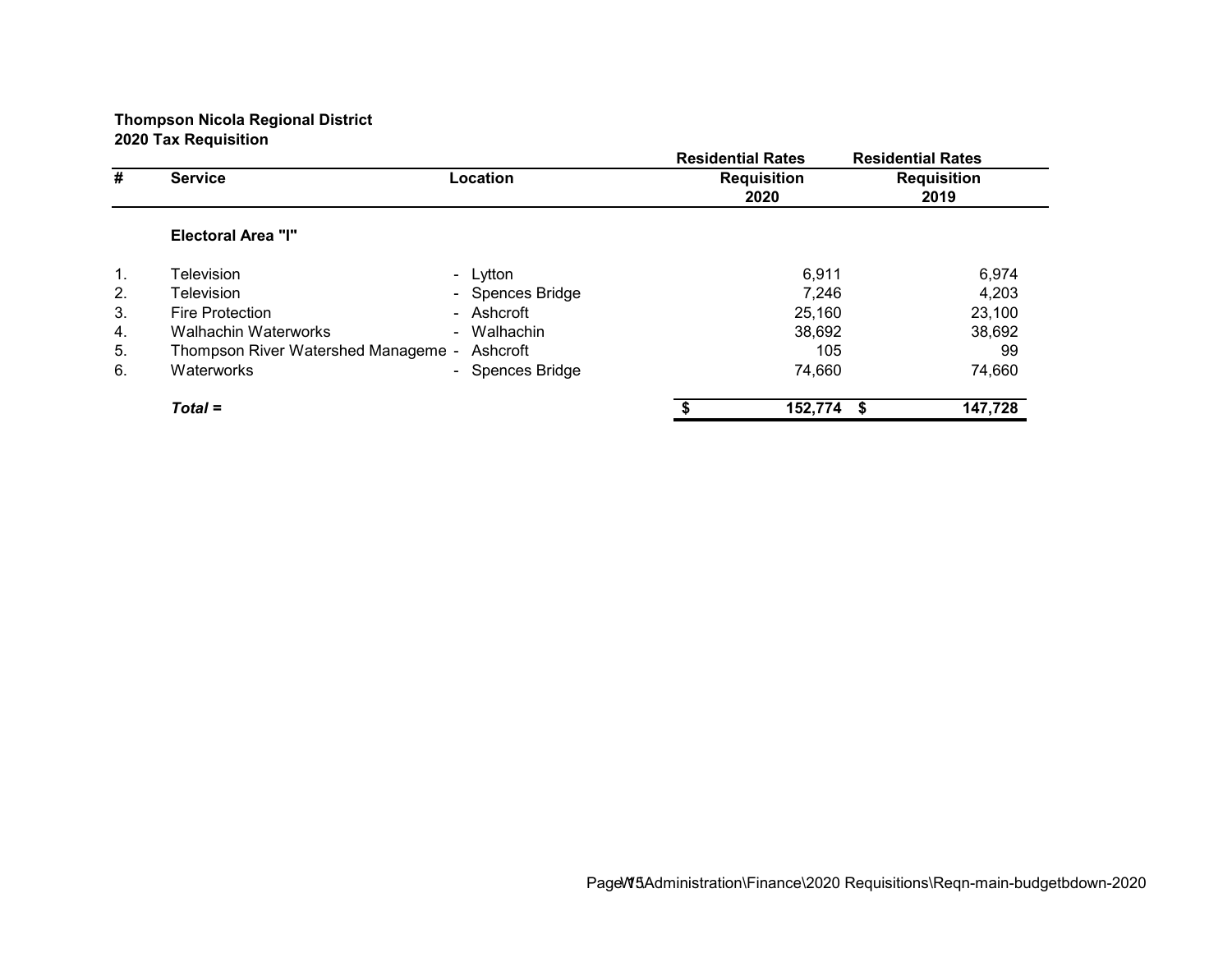|                                  |                           |                      | <b>Residential Rates</b>   | <b>Residential Rates</b>   |
|----------------------------------|---------------------------|----------------------|----------------------------|----------------------------|
| #                                | <b>Service</b>            | Location             | <b>Requisition</b><br>2020 | <b>Requisition</b><br>2019 |
|                                  | <b>Electoral Area "J"</b> |                      |                            |                            |
| 1.                               | Television                | - Mamit Lake         | 2,758                      | 2,828                      |
| 2.                               | Television                | - Savona             |                            |                            |
| 3.                               | Savona Community Hall     | - Savona             | 19,220                     | 19,055                     |
| 4.                               | <b>Fire Protection</b>    | Mamit Lake<br>$\sim$ | 3,943                      | 3,869                      |
| 5.                               | <b>Community Parks</b>    | - Tobiano            | 154,500                    | 144,200                    |
| 6.                               | Street Lighting- Tobiano  | Mamit Lake<br>$\sim$ | 2,862                      | 4,373                      |
| $7_{\scriptscriptstyle{\ddots}}$ | <b>Fire Protection</b>    | - Tobiano            | 290,043                    | 299,991                    |
| 8.                               | Hydro & Telephone         | - Paska/Face Lakes   |                            | (919)                      |
| 9.                               | Thompson River Watershed  |                      | 1,985                      | 1,926                      |
| 10.                              | Waterworks                | - Savona             | 123,546                    | 123,546                    |
|                                  | $Total =$                 |                      | 598,857                    | 598,869<br>S               |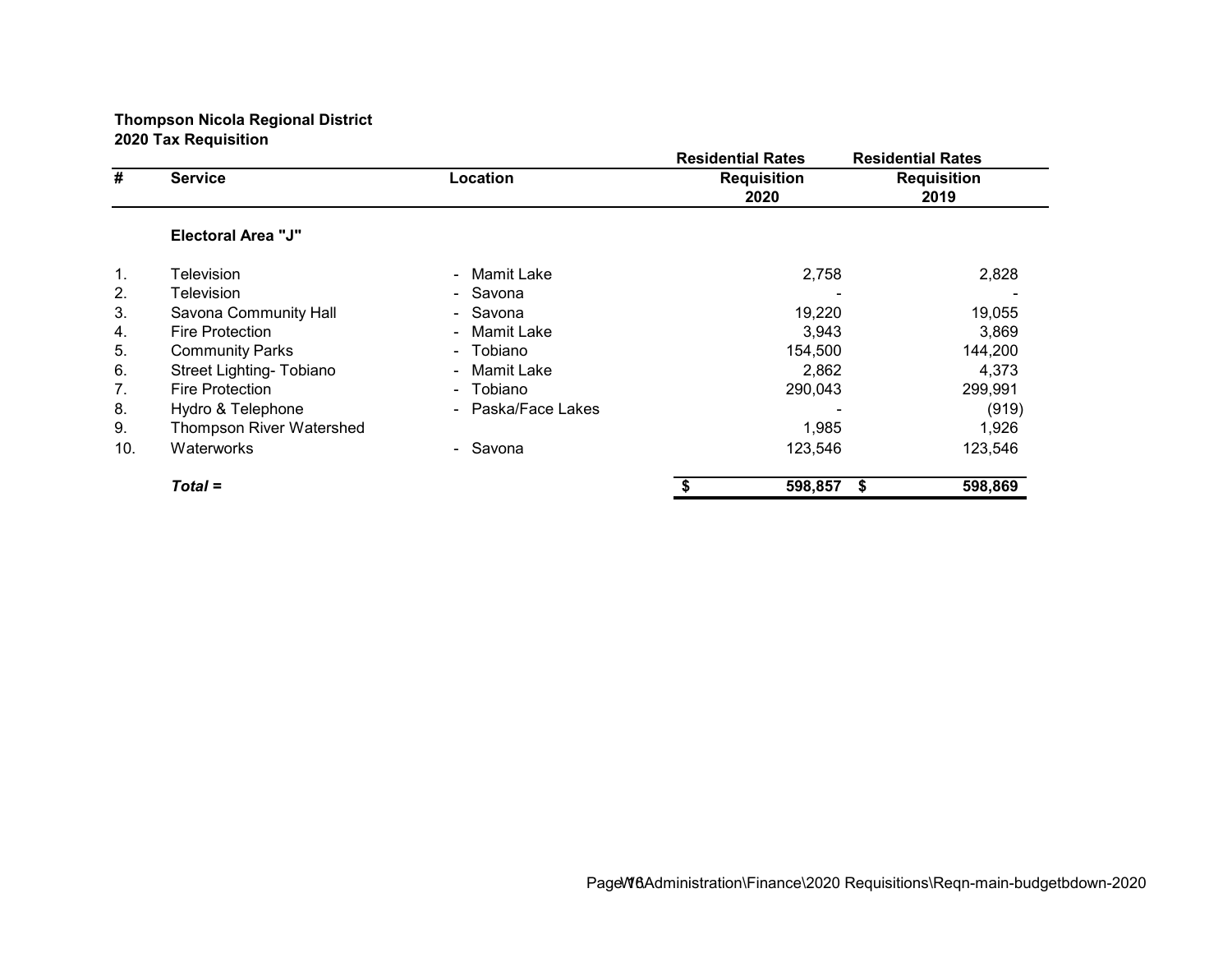|    |                                              |                                              | <b>Residential Rates</b>   | <b>Residential Rates</b>   |
|----|----------------------------------------------|----------------------------------------------|----------------------------|----------------------------|
| #  | <b>Service</b>                               | Location                                     | <b>Requisition</b><br>2020 | <b>Requisition</b><br>2019 |
|    |                                              |                                              |                            |                            |
|    | Electoral Area "L"                           |                                              |                            |                            |
| 1. | <b>Pritchard Community Hall Grant-In-Aid</b> | Pritchard (L&P - \$15,450)<br>$\blacksquare$ | 7,725                      | 7,722                      |
| 2. | <b>Fire Protection</b>                       | - Pritchard $(L&P - $163,087)$               | 82,183                     | 81,544                     |
| 3. | VLA Flats Fire Protection Grant-In-Aid       | - VLA Flats                                  | 15,450                     | 15,450                     |
| 4. | Del Oro Waterworks                           | - Del Oro                                    | 8,955                      | 8,955                      |
| 5. | Westwold First Responders                    |                                              |                            | (4,000)                    |
|    | $Total =$                                    |                                              | 114,313                    | 109,670<br>- \$            |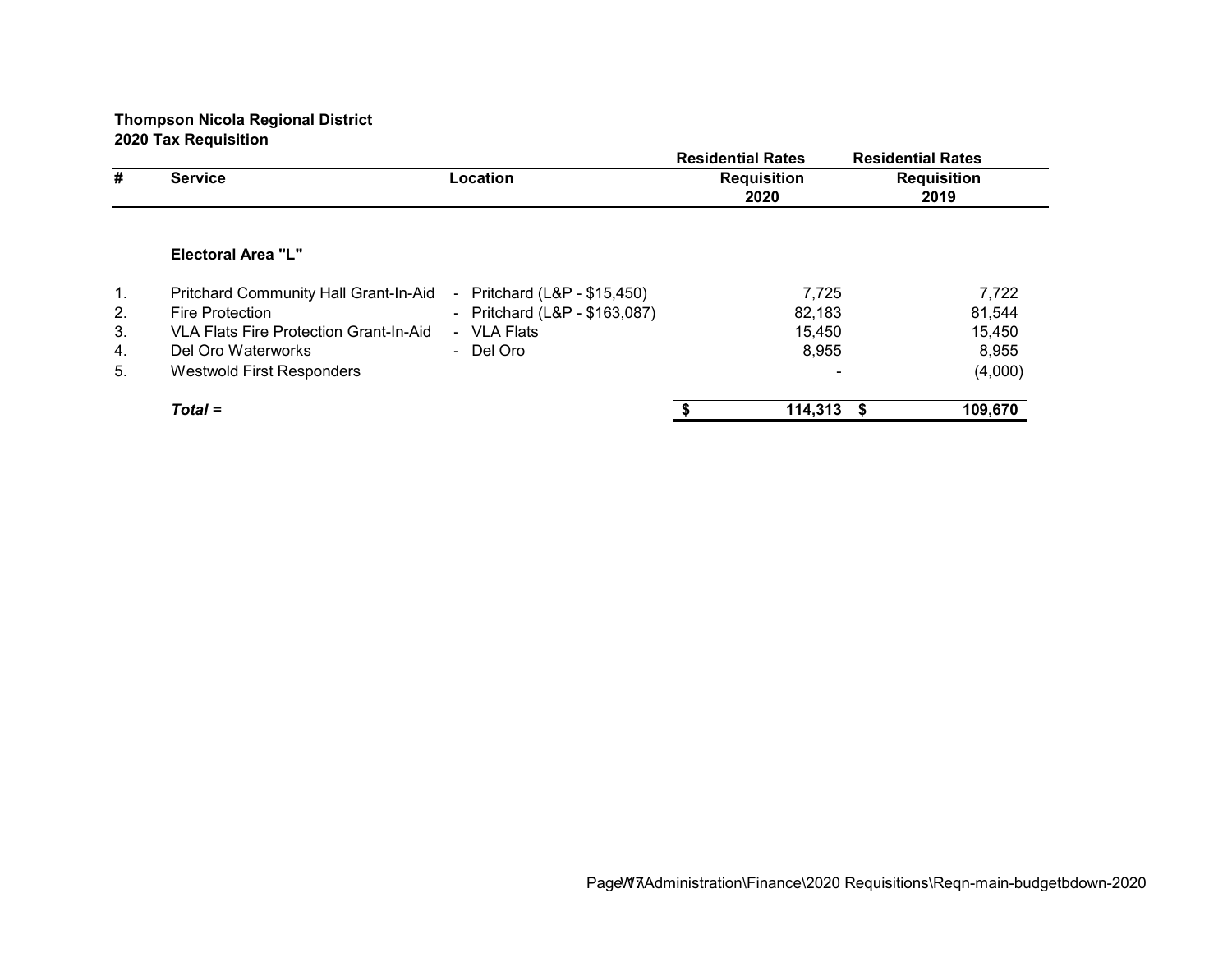|    |                           |                                          | <b>Residential Rates</b>   | <b>Residential Rates</b>   |
|----|---------------------------|------------------------------------------|----------------------------|----------------------------|
| #  | <b>Service</b>            | Location                                 | <b>Requisition</b><br>2020 | <b>Requisition</b><br>2019 |
|    |                           |                                          |                            |                            |
|    | <b>Electoral Area "M"</b> |                                          |                            |                            |
| 1. | Nicola Valley Archives    | - Area M - Imp Only                      | 6,301                      | 6,232                      |
| 2. | Television                | - Mamit Lake                             | 3,530                      | 3,460                      |
| 3. | <b>Fire Protection</b>    | Merritt (M&N - \$145,869)<br>$\sim$      | 74,658                     | 72,935                     |
| 4. | Recreation                | - Merritt                                | 48,590                     | 47,997                     |
| 5. | Recreation                | Lower Nicola- Imp Only<br>$\blacksquare$ | 7,059                      | 7,059                      |
| 6. | <b>Transit Service</b>    | Merritt (M)<br>$\sim$                    | 8,549                      | 8,549                      |
| 7. | <b>Fire Protection</b>    | Mamit Lake<br>$\sim$                     |                            |                            |
|    | $Total =$                 |                                          | 148,687                    | 146,232<br>- \$            |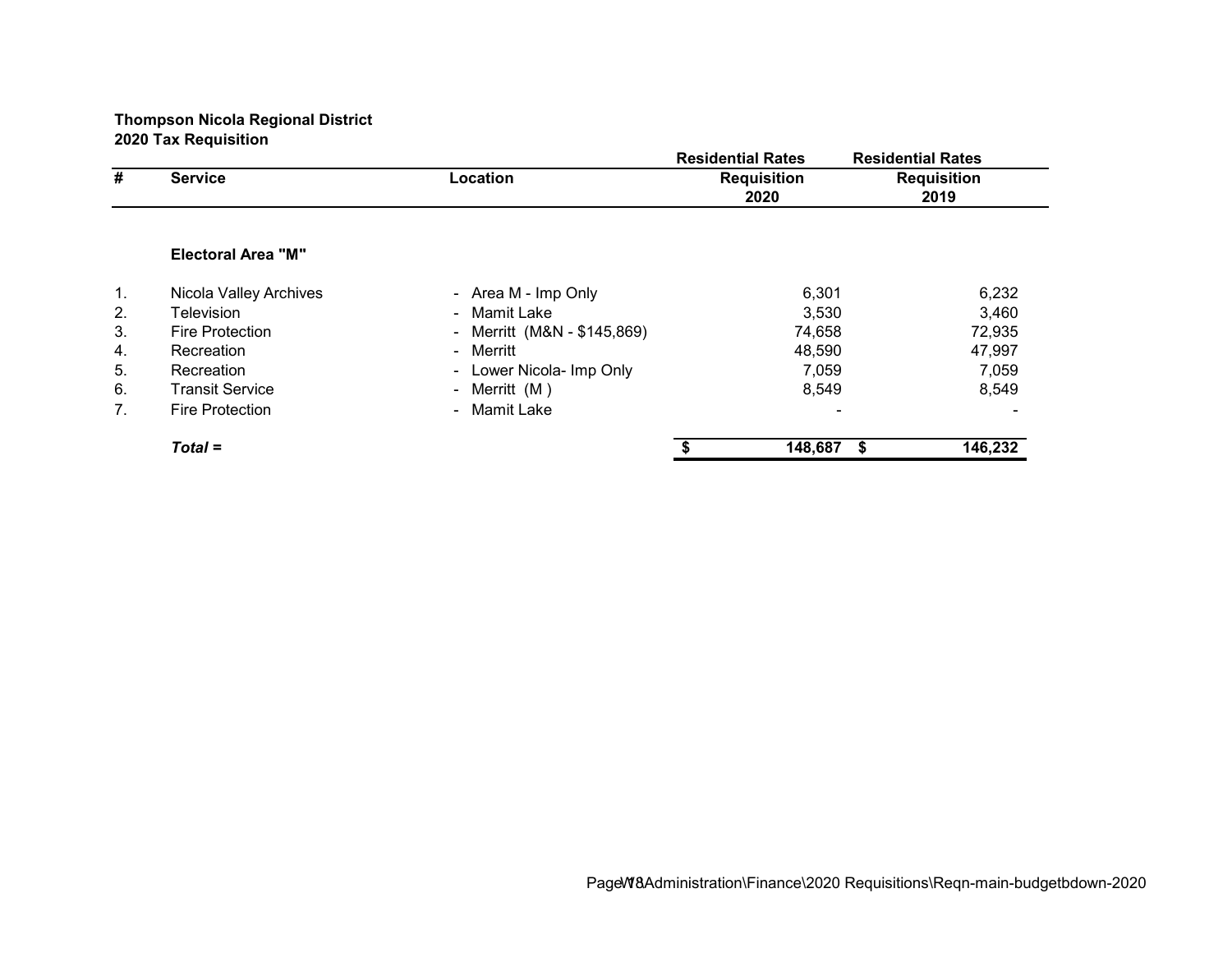|                |                           |                             | <b>Residential Rates</b> | <b>Residential Rates</b> |
|----------------|---------------------------|-----------------------------|--------------------------|--------------------------|
| #              | <b>Service</b>            | Location                    | <b>Requisition</b>       | <b>Requisition</b>       |
|                |                           |                             | 2020                     | 2019                     |
|                | <b>Electoral Area "N"</b> |                             |                          |                          |
| 1.             | Nicola Valley Archives    | - Area N - Imp Only         | 6,698                    | 6,767                    |
| 2.             | <b>Fire Protection</b>    | - Merritt (M&N - \$145,869) | 74,658                   | 72,935                   |
| 3.             | Recreation                | - Merritt (M&N) - Imp Only  | 51,653                   | 52,121                   |
| $\mathbf{4}$ . | <b>Street Lighting</b>    | - Coldwater Road            | 3,022                    | 2,982                    |
|                | $Total =$                 |                             | 136,031                  | 134,805                  |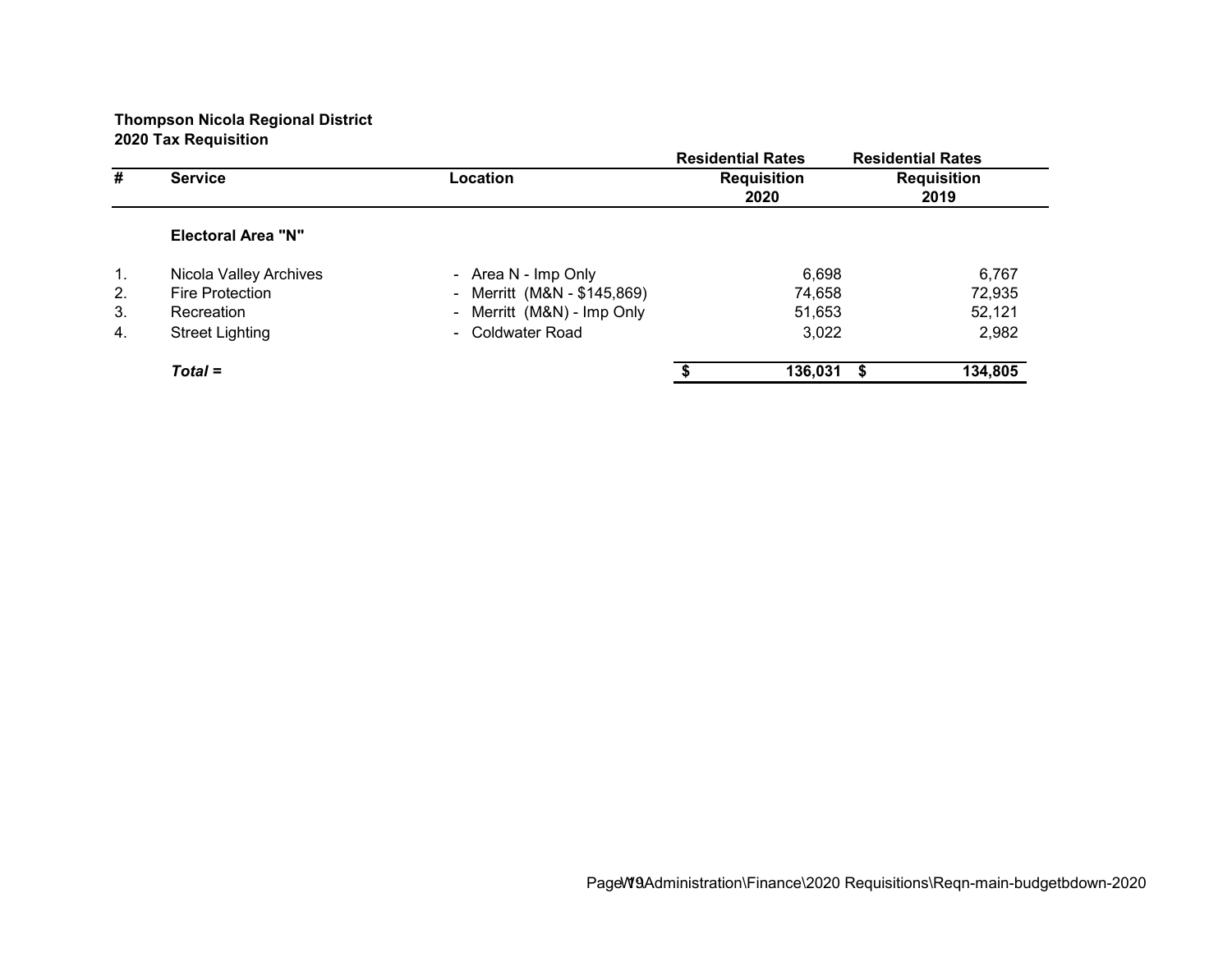|    |                                         |                 | <b>Residential Rates</b>   | <b>Residential Rates</b>   |
|----|-----------------------------------------|-----------------|----------------------------|----------------------------|
| #  | <b>Service</b>                          | Location        | <b>Requisition</b><br>2020 | <b>Requisition</b><br>2019 |
|    | <b>Electoral Area "O"</b>               |                 |                            |                            |
| 1. | Fire Protection Grant-In-Aid            | - Little Fort   | 134,338                    | 147,328                    |
| 2. | Fire Protection Grant-In-Aid            | - Little Fort   | 782                        | 384                        |
| 3. | <b>Fire Protection</b>                  | - Barriere      | 48.111                     | 47,225                     |
| 4. | Little Fort Community Hall              | - Little Fort   | 20,712                     | 24,981                     |
| 5. | Waterworks                              | - Maple Mission | 6,888                      | 6,888                      |
| 6. | <b>Valley Connector Transit Service</b> |                 | 2,422                      | 2,587                      |
|    | $Total =$                               |                 | 213,253                    | 229,393                    |